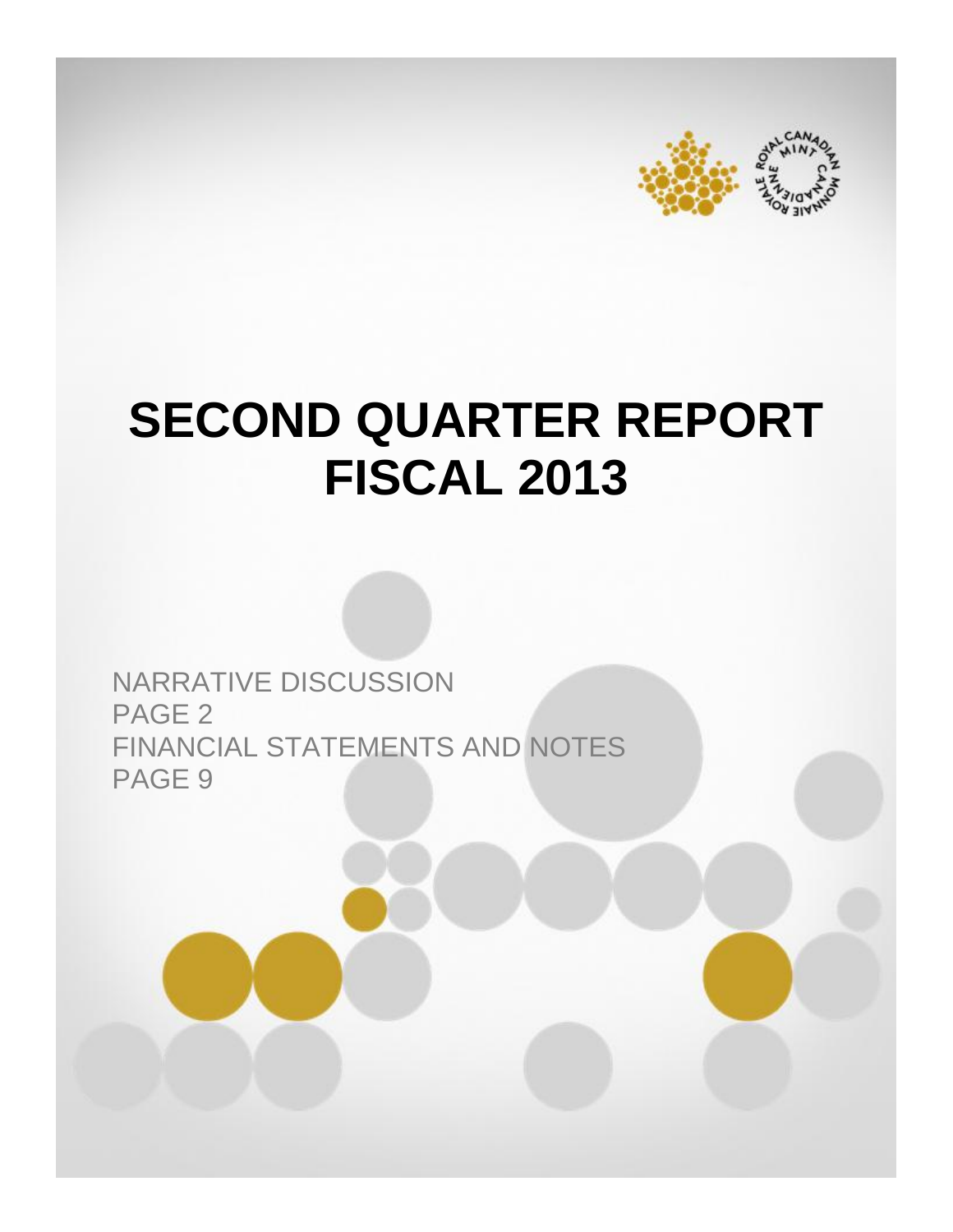#### **NARRATIVE DISCUSSION**

# **BASIS OF PRESENTATION**

The Royal Canadian Mint has prepared this report as required by section 131.1 of the Financial Administration Act using the standard issued by the Treasury Board of Canada. This narrative should be read in conjunction with the unaudited condensed consolidated financial statements.

The Mint has prepared these unaudited condensed consolidated financial statements for the 13 and 26 week periods ended June 29, 2013 and June 30, 2012 in compliance with International Financial Reporting Standards (IFRS).

#### **PERFORMANCE**

#### **Consolidated results and financial performance**

*(in CAD \$ millions for the 13- and 26- week periods ended June 29, 2013 and June 30, 2012)*

| 13 weeks ended      |         |                                        |              |       |                     | 26 weeks ended                |          |          |
|---------------------|---------|----------------------------------------|--------------|-------|---------------------|-------------------------------|----------|----------|
|                     |         | 29-Jun-13 30-Jun-12 \$ Change % Change |              |       |                     | 29-Jun-13 30-Jun-12 \$ Change |          | % Change |
| Revenue             | 1.050.2 | 541.9<br>S.                            | 508.3<br>\$. | 93.8% | \$.<br>$1,913.8$ \$ | 1,084.6                       | \$ 829.2 | 76.5%    |
| Profit before taxes | 14.7    | 7.6                                    |              | 93.4% | 25.4                | 16.2                          | 9.2      | 56.8%    |
| Profit              | 11.0    | 5.1                                    | 5.3          | 93.0% | 19.1                | 12.1                          | 7.0      | 57.9%    |

|                        |           | As at     |             |          |  |  |  |  |  |
|------------------------|-----------|-----------|-------------|----------|--|--|--|--|--|
|                        | 29-Jun-13 | 31-Dec-12 | \$ Change   | % Change |  |  |  |  |  |
| Cash                   | 53.8<br>S | 64.5<br>S | (10.7)<br>S | $-16.6%$ |  |  |  |  |  |
| <b>Inventories</b>     | 95.4      | 86.6      | 8.8         | 10.2%    |  |  |  |  |  |
| Capital assets         | 245.2     | 223.8     | 21.4        | 9.6%     |  |  |  |  |  |
| Total assets           | 431.4     | 408.7     | 22.7        | 5.6%     |  |  |  |  |  |
| <b>Working Capital</b> | 106.7     | 113.2     | (6.5)       | $-5.7%$  |  |  |  |  |  |

*NOTE: The Mint's fiscal year ends on December 31.* 

# **CONSOLIDATED OVERVIEW**

Consolidated revenue increased 93.8% to \$1,050.2 million in the 13 weeks to June 29, 2013 from \$541.9 million in the same period in 2012. This is the first quarter in the Mint's history that revenue has exceeded \$1 billion. The significant improvement was driven primarily by bullion demand. The fragile stability of the European economy and hesitant recovery in the U.S. combined with the decline in the gold price throughout the quarter to drive demand for the Mint's bullion products to unprecedented volumes. The increase in revenue was supported by the accelerated fulfilment of a major multi-year Asian foreign circulation coinage contract and strong demand for numismatic products.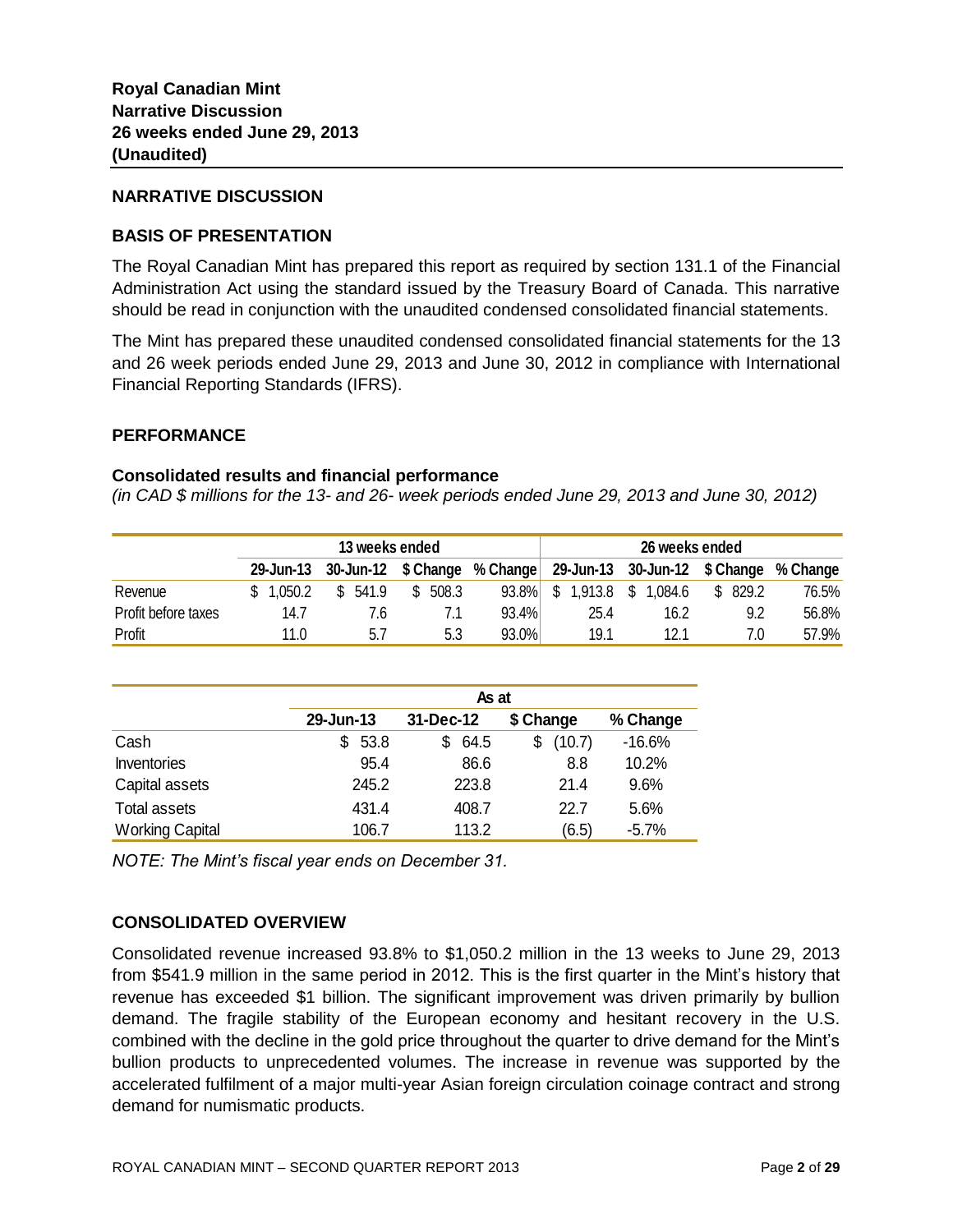Consolidated profit before taxes jumped to \$14.7 million for the second quarter of 2013, a 93.4% increase from \$7.6 million in the same period in 2012. Profit increased by 93.0% to \$11.0 million for the second quarter of 2013 from \$5.7 million in the same period in 2012. The changes reflect the sharp increase in revenue in the Numismatic and Collectibles, Foreign and Bullion, Refinery and ETR Business Lines.

Consolidated total assets increased 5.6% to \$431.4 million at June 29, 2013 from \$408.7 million at December 31, 2012. Cash declined 16.6% to \$53.8 million from \$64.5 million, primarily due to the increase in capital expenditures and other operational requirements related to the significant increase in production of the Mint's products. At \$95.4 million, inventories increased 10.2% from fiscal 2012 year end due mainly to robust sales in the first and second quarters. Capital assets increased by 9.6% to \$245.2 million from \$223.8 million at December 31, 2012, mainly due to the expansion and renewal of the plating plant in Winnipeg.

Driven by the continuing growth in demand for bullion, consolidated revenue for the 26 weeks to June 29, 2013 increased by 76.5% to \$1,913.8 million over revenue in the same period in 2012. Consolidated profits before taxes for the year-to-date increased 56.8% to \$25.4 million from \$16.2 million in the same period in 2012 while profits increased 57.9% to \$19.1 million from \$12.1 million.

The operating and financial results achieved during the 26 weeks ended June 29, 2013 indicate the Mint is well on its way to achieve the annual targets established in the 2013 Corporate Plan approved by the Government of Canada in November 2012.

# **CORPORATE DEVELOPMENTS**

On June 13, the Mint officially opened the 60,000 square foot expansion to the plating facility in Winnipeg as well as the 5,000 square foot Hieu C. Truong Centre of Excellence for Research and Development. The plating expansion will enable the Mint to increase production of multi-ply plated steel blanks and other advanced plated products by two billion pieces per year.

The Centre of Excellence, which was named for one of the Mint's most celebrated innovators, will ensure that the Mint remains at the leading edge of minting technology and allow the Mint to expand new product development. In Winnipeg, research and development will focus on new multi-ply plating technology, new materials and high security technologies for circulation coins. A small, dedicated plating line is being established to permit small-scale testing and training of foreign customers. In Ottawa, research and development will focus on advanced minting technologies, particularly surface engineering, and specialized engraving for numismatics, bullion and refinery. In 2013, two new coin finishes have been introduced, including a double annealing process that reduces the amount of nickel required to finish an alloy coin and a noncyanide bronze finish. These new processes are particularly important to expanding products offered by the Foreign Business Line.

In May, the Mint attended the Technical Meeting of Mints in ASEAN (TEMAN) in Thailand. Representatives from central banks, mints, equipment and material suppliers from around the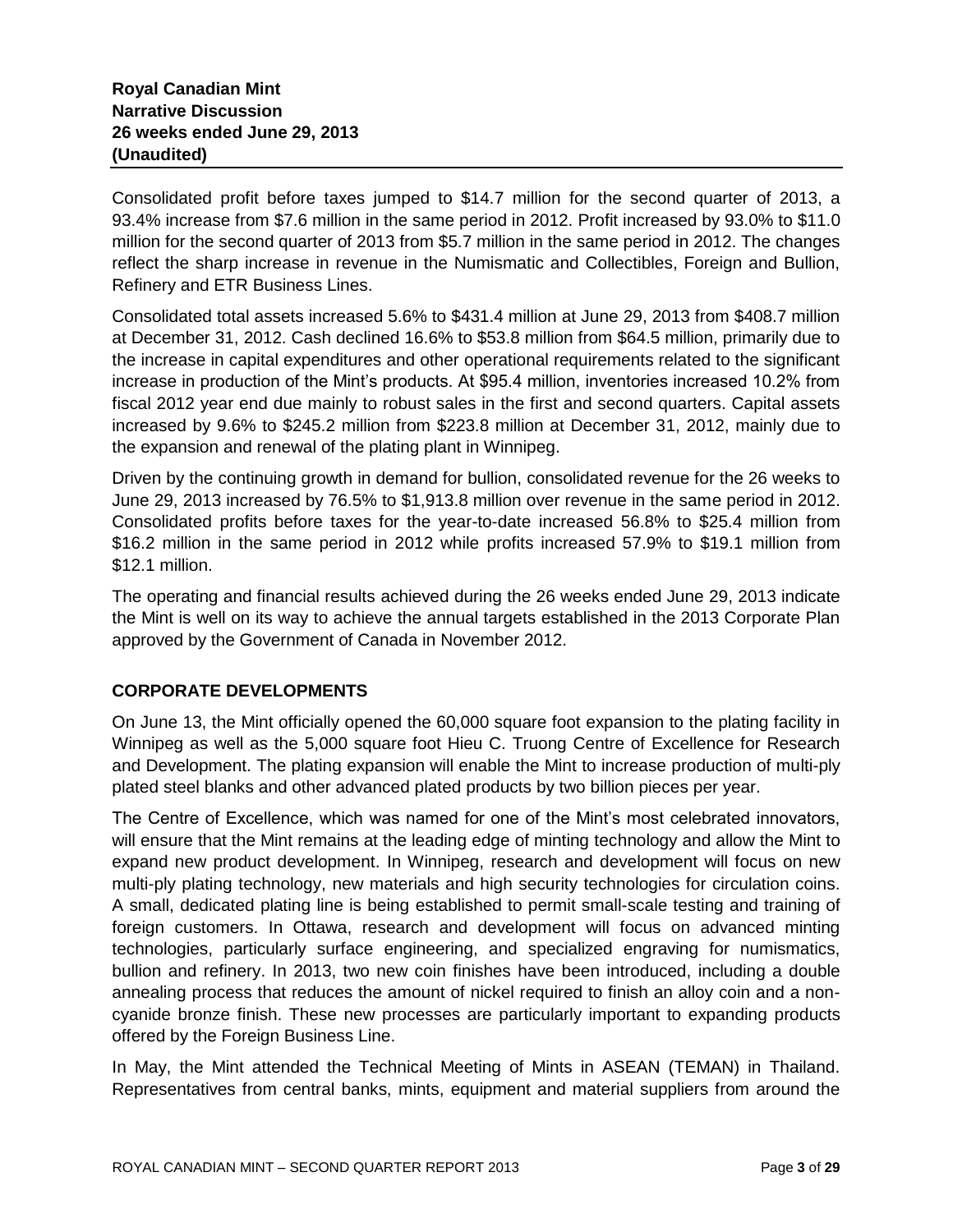world gathered to discuss and exchange information on monetary matters and related issues in the minting industry. As a world leader in minting technology, Mint staff contributed to the program by making two presentations on the development of new technologies and innovations in Canada.

#### **PERFORMANCE BY BUSINESS LINE**

#### **Revenue by Business Line**

*(in CAD \$ millions for the 13- and 26- week periods ended June 29, 2013 and June 30, 2012)*

|                             | 13 weeks Ended |                     |        |          |                                   | 26 weeks Ended |       |          |
|-----------------------------|----------------|---------------------|--------|----------|-----------------------------------|----------------|-------|----------|
|                             | 29-Jun-13      | 30-Jun-12 \$ Change |        | % Change | $29$ -Jun-13 30-Jun-12 $$ Change$ |                |       | % Change |
| <b>Canadian Circulation</b> | \$ 33.4        | \$32.6              | \$ 0.8 | 2.5%     | \$63.6                            | 68.9<br>S.     | (5.3) | $-7.7\%$ |
| Numismatic and Collectibles | 40.7           | 31.4                | 9.3    | 29.6%    | 82.0                              | 75.7           | 6.3   | 8.3%     |
| Foreign                     | 13.0           | 5.8                 | 7.2    | 124%     | 25.2                              | 10.5           | 14.7  | 140%     |
| Bullion, Refinery and ETR   | 963.1          | 472.1               | 491.0  | 104%     | 1,743.0                           | 929.5          | 813.5 | 87.5%    |

# **Operating Highlights and Analysis of Results**

**Canadian Circulation:** Revenue for the business line was \$33.4 million during the 13 weeks ended June 29, 2013 a 2.5% increase from revenue of \$32.6 million in the same period in 2012. The variance was driven by the Alloy Recovery Program (ARP).

During the quarter, the surge in coins recycled continued, a trend triggered by the withdrawal of the penny from circulation and the installation of 300 coin-counting machines in banks across Canada. During the 13 weeks ended June 29, 2013, the Mint recovered and sold 322.7 metric tonnes of nickel and 76.0 metric tonnes of cupronickel compared to 272.0 metric tonnes of nickel and 57.0 metric tonnes of cupronickel in the same period in 2012. ARP revenue for the quarter increased 4.1% to \$7.6 million compared to \$7.3 million in the same period in 2012. The variance in ARP revenue reflects the increase in the volume of coins recycled offset by significantly reduced base metal prices.

For the 26 weeks to June 29, 2013, revenue from the business line declined 7.7% to \$63.6 million from \$68.9 million in the same period in 2012. During the year-to-date period, the Mint recovered and sold 647.5 metric tonnes of nickel and 133.0 metric tonnes of cupronickel compared to 433.0 metric tonnes of nickel and 115.0 metric tonnes of cupronickel in the same period in 2012. Despite the 42.4% increase in total volume recovered and sold, year-to-date ARP revenues increased only 12.4% to \$15.4 million compared to \$13.7 million in the same period in 2012 due to depressed base metal prices.

Among the new coins released during the quarter was a special 25-cent coin commemorating Laura Secord's critical role in the defeat of American forces during the War of 1812. The release of this coin completes the Mint's War of 1812 commemorative circulation coin program.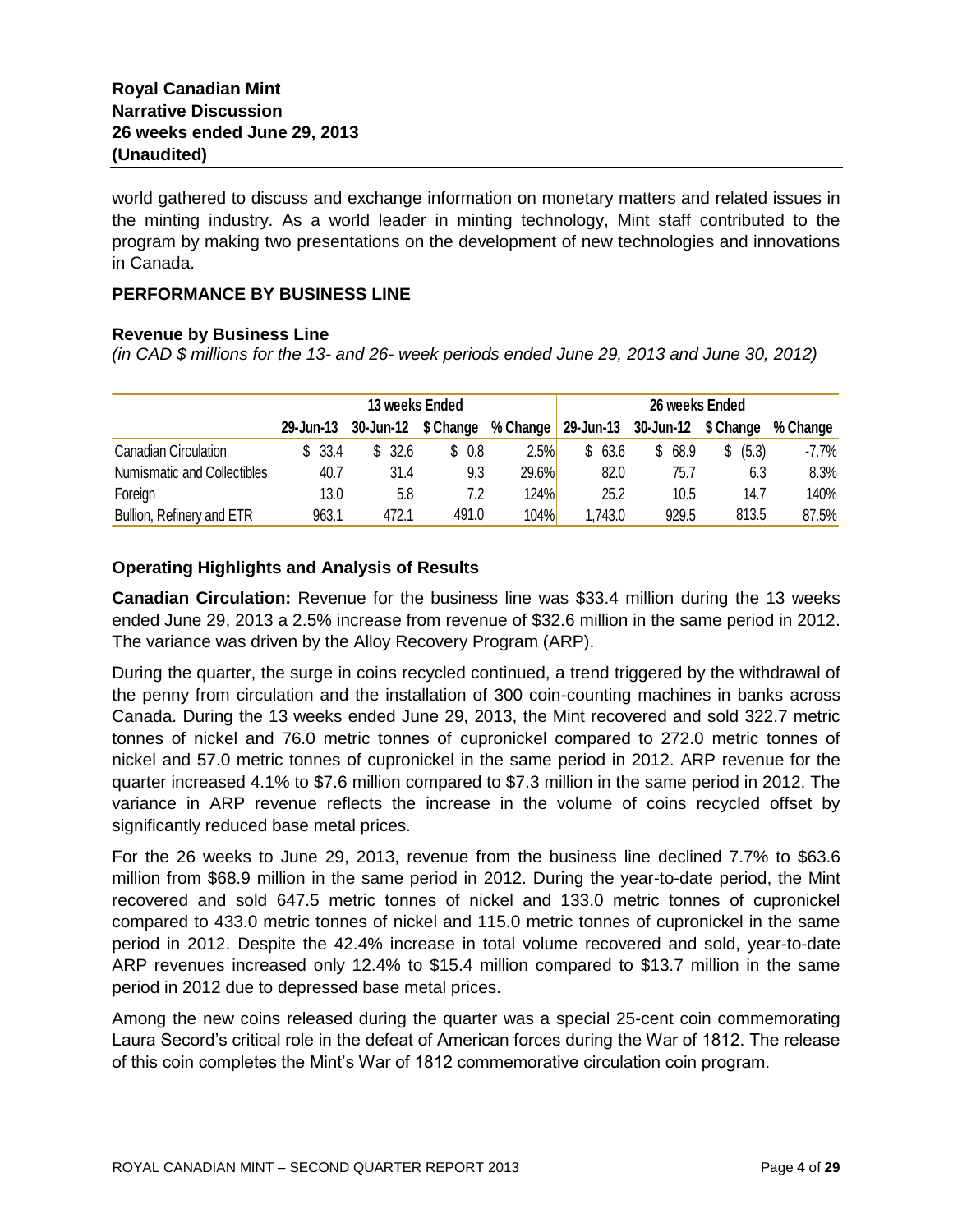As manager of Canada's coinage system, the Mint constantly monitors coin inventories across the country to ensure sufficient supply is available at all times in all regions to meet the coinage needs of Canadian consumers.

**Numismatics and Collectibles:** Demand continues to build for the Mint's numismatic products driving revenue up 29.6% to \$40.7 million during the 13 weeks ended June 29, 2013 compared to \$31.4 million in the same period in 2012. The Mint issued 51 new numismatic coins during the quarter compared to 25 in the same period in 2012. There were 13 sell-outs during the quarter compared to 18 in the same period in 2012. The most popular coins are those with new technologies and special features such as ultra high relief, niobium and the glow-in-the dark application.

Notable products issued during the quarter included a \$20 fine silver purple coneflower with Venetian glass butterfly, which sold out in seven days; a 25-cent coloured coin and a \$10 fine silver coin celebrating the Mallard, the first coins in a series featuring Canadian ducks; a 25-cent coloured glow-in-the-dark prehistoric creature coin; and a series of coins featuring the Bald Eagle and the American Robin. The Mint also partnered with Canadian comedic actor Martin Short to produce a \$3 coin that displays the actor's summer home in Ontario's Muskoka region.

Building on the success of the "\$20 for \$20" pure silver commemorative coin program, the Mint produced its first "\$100 for \$100" fine silver coin. This coin carries an image of three Bison, the first coin in the Wildlife in Motion series with a mintage of 100,000, the "\$100 for \$100" coin sold out within 26 days. The "\$20 for \$20" and "\$100 for \$100" coins have proven to be very successful in building the Mint's customer acquisition program. At the same time, demand from collectors in Europe and Asia remains strong while demand in the U.S. enjoyed significant growth in the quarter, partially due to coins designed for the U.S. market and broader exposure through The Shopping Channel.

Revenue for the business line was \$82.0 million during the 26 weeks ended June 29, 2013 compared to \$75.7 million in the same period in 2012. The Mint issued 103 new numismatic coins during the 26 weeks to June 29, 2013 compared to 70 in the same period in 2012.

**Foreign:** The Mint produced and shipped 499.8 million coins and blanks to ten countries in the 13 weeks ended June 29, 2013. In the same period in 2012, the Mint produced and shipped 135.1 million coins and blanks to ten countries. Revenue increased 124% to \$13.0 million from \$5.8 million in the same period in 2012. Despite the current surplus in global minting capacity and the intensely competitive marketplace, the Mint has been able to win significant contracts with two existing customers in the ASEAN community and a new client in Brazil.

In the 26 weeks ended June 29, 2013, the Mint produced and shipped 780.0 million coins and blanks to 12 countries compared to 312.2 million coins and blanks for ten countries in the same period in 2012. Revenue increased 140% to \$25.2 million in the first half of 2013 compared to \$10.5 million in the same period in 2012.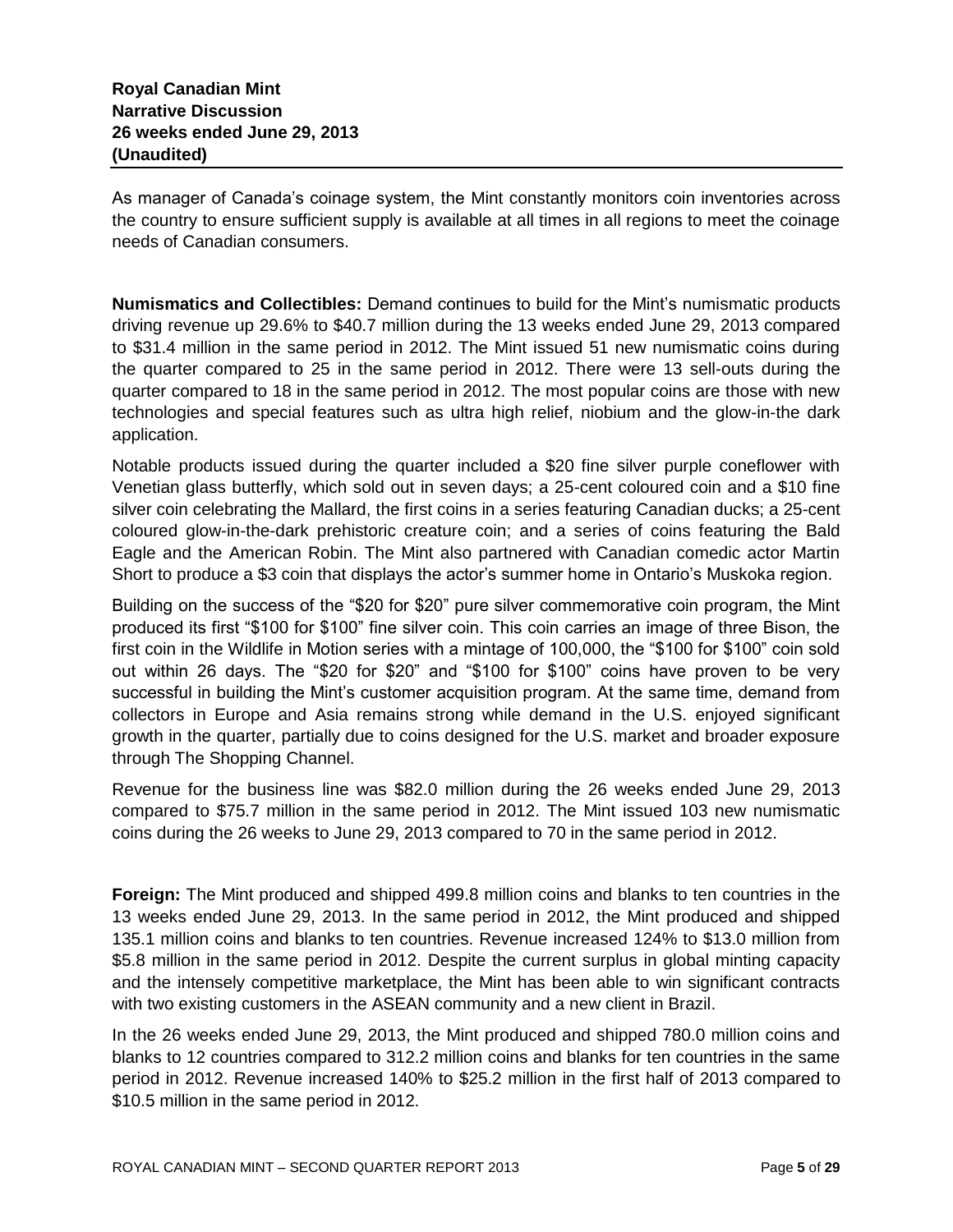**Bullion, Refinery and ETR:** Bullion, Refinery and ETR revenue increased 104% to \$963.1 million during the 13 weeks ended June 29, 2013 from \$472.1 million in the same period in 2012. The volume of Gold Maple Leaf (GML) sales increased 144% to 403 thousand ounces compared to 165 thousand ounces in the same period in 2012. Sales of Silver Maple Leaf (SML) coins increased to 6.4 million ounces from 4.0 million ounces in the same period last year.

The gold price was volatile as it dropped from a high of US\$1,693.75 per ounce during the first quarter to a low of US\$1,192.00 in the second quarter. The price of silver dropped from a high of US\$32.23 per ounce during the first quarter to a low of US\$18.61 in the second quarter. Volatility stimulates demand among institutional and retail investors. The Mint's margins on products were maintained during the period despite intense competition.

Canadian Gold and Silver reserves' exchange traded receipts (ETRs) launched over the past 18 months continue to generate modest revenue. Further offerings will be launched when economic conditions are appropriate.

During the 26 weeks ended June 29, 2013, Bullion, Refinery and ETR revenue increased 87.5% to \$1,743.0 million from \$929.5 million in the same period in 2012. Sales of GML coins increased 123% to 664 thousand ounces while sales of SML coins increased 53% to 12.1 million ounces.

# **LIQUIDITY AND CAPITAL RESOURCES**

Capital expenditures decreased to \$10.7 million for the 13 weeks to June 29, 2013 compared to \$11.7 million in the same period in 2012. Approximately \$4.8 million was related to the expansion and renewal of the plating plant in Winnipeg. Most of the remaining \$5.9 million was expended on the ERP (Enterprise Resource Planning) upgrade, leasehold improvements for the relocation of some office and administrative staff to 100 Murray Street in Ottawa and new equipment for the Winnipeg and Ottawa facilities.

During the 26 weeks ended June 29, 2013, capital expenditures were \$29.3 million compared to \$24.0 million in the same period in 2012.

# **RISKS TO PERFORMANCE**

There has not been any material change in the risks to performance discussed in the Management's Discussion and Analysis in the 2012 Annual Report.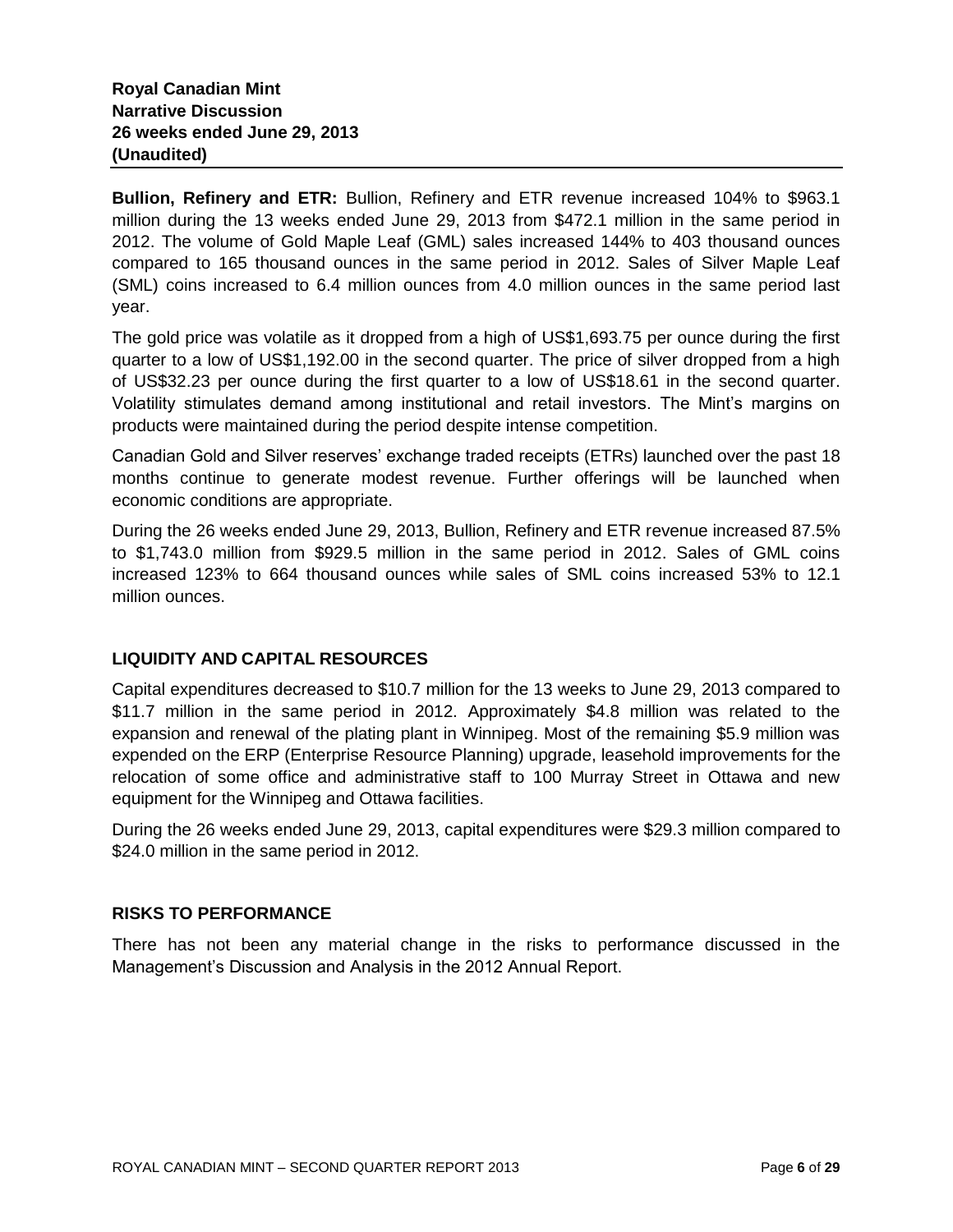# **OUTLOOK**

The robust numismatic demand experienced throughout 2012 continues to build in 2013. The Mint anticipates releasing 202 numismatic coins during the year and continues to build its customer base in existing markets and to open new markets. The Mint cannot predict the precious metals market, but performance of the Bullion, Refinery and ETR business should remain competitive. The Foreign Business Line is building momentum on the strength of superior product and services and continues to target 15% of the global market for circulation coinage by 2020. Despite the volumes of coins being recycled and the impact on demand for new coins, Canadian circulation coinage revenue 2013 is not expected to vary significantly from 2012. The phasing out of the penny from circulation will have limited impact on the Mint's operating or financial performance.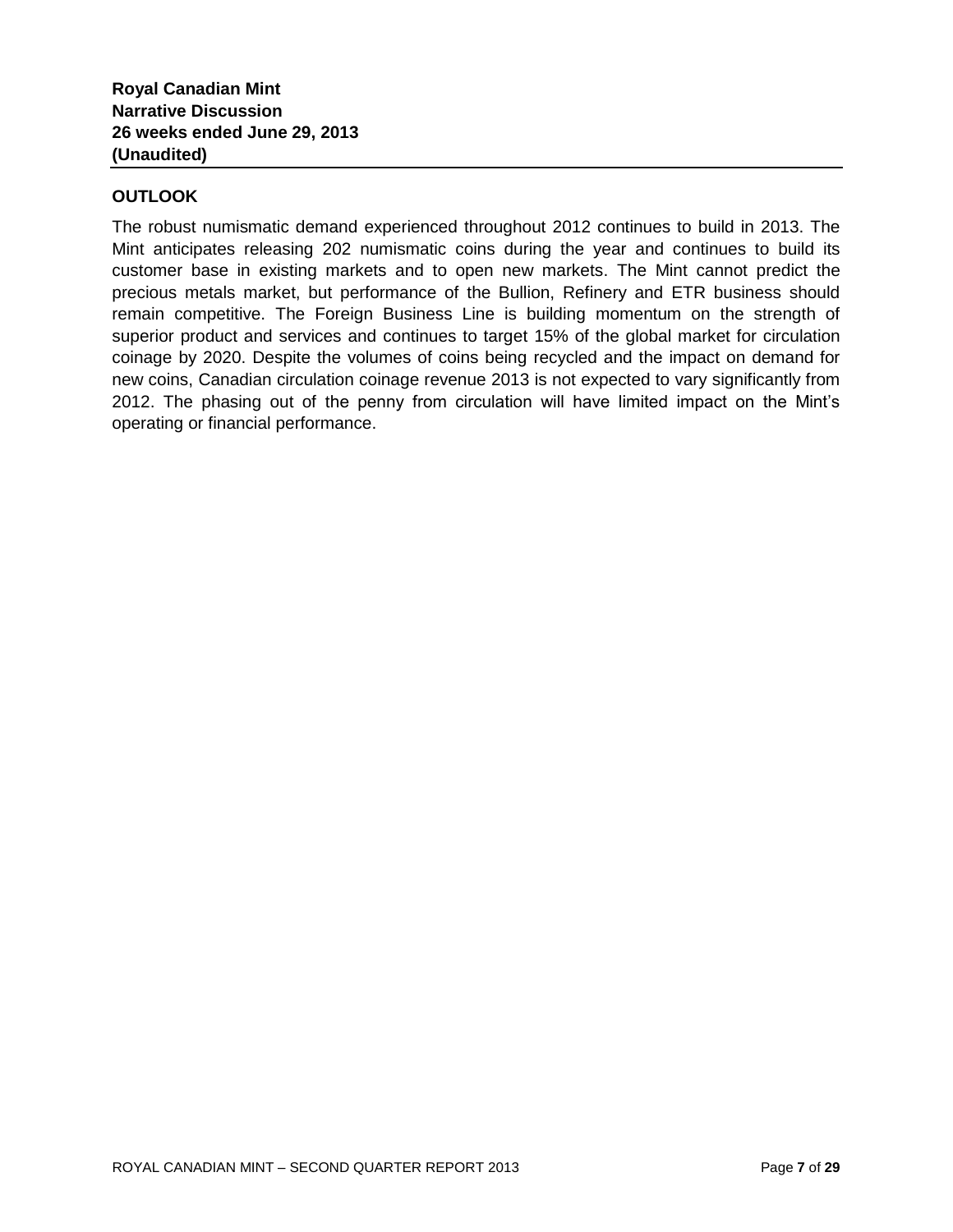#### **Statement of Management Responsibility by Senior Officials**

Management is responsible for the preparation and fair presentation of these condensed consolidated quarterly financial statements in accordance with IAS 34 Interim Financial Reporting and requirements in the Treasury Board of Canada Standard on Quarterly Financial Reports for Crown Corporations and for such internal controls as management determines is necessary to enable the preparation of condensed consolidated quarterly financial statements that are free from material misstatement. Management is also responsible for ensuring all other information in this quarterly financial report is consistent, where appropriate, with the condensed consolidated quarterly financial statements.

To the best of our knowledge, these unaudited condensed consolidated quarterly financial statements present fairly, in all material respects, the financial position, results of operations and cash flows of the corporation, as at the date of and for the periods presented in the condensed consolidated quarterly financial statements.

*Chief Executive Officer Administration*

Ottawa, Canada August 23, 2013

André Cubrez

Ian E. Bennett **André Aubrey**, CPA, CA *President and Acting Vice-President Finance &*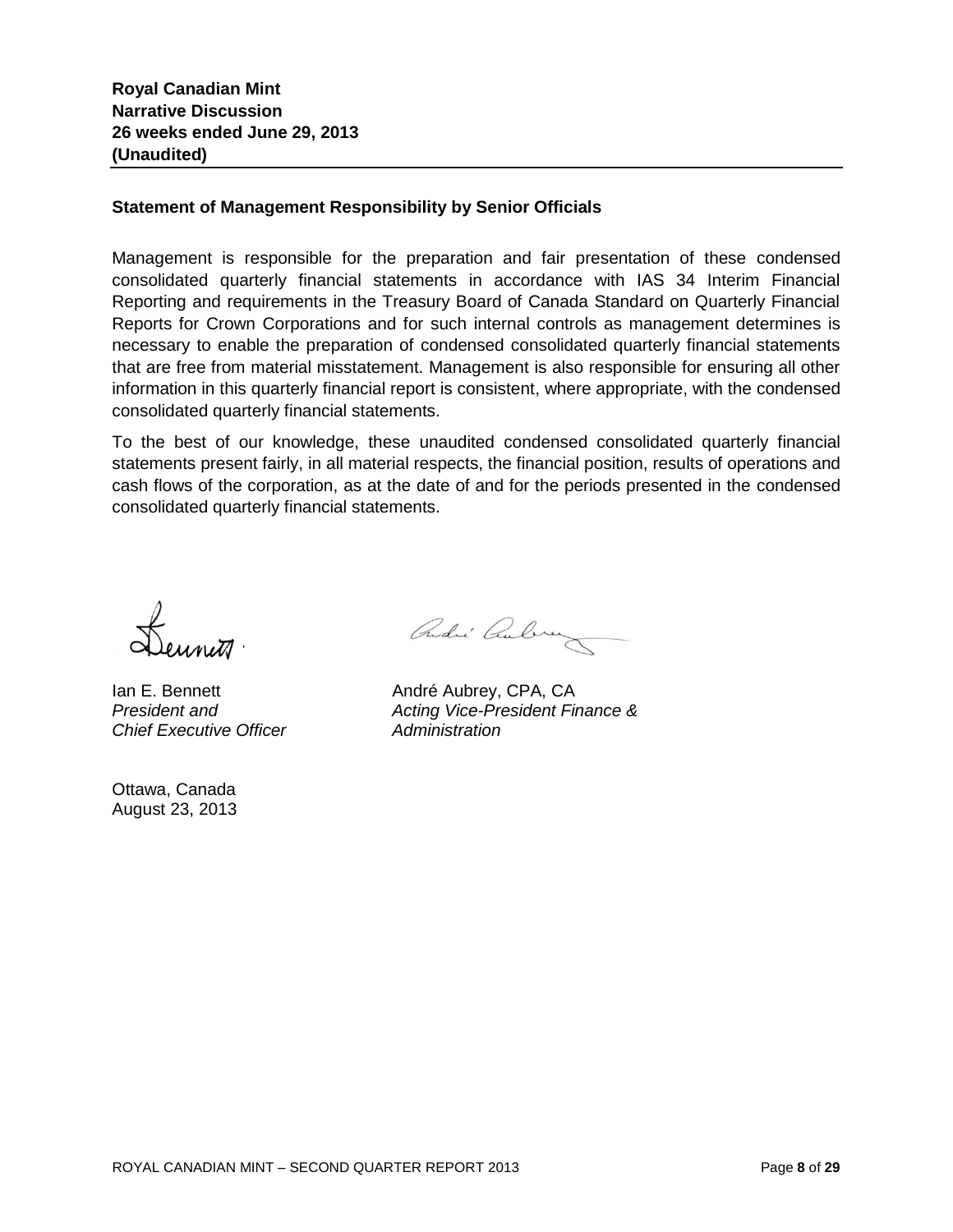#### **ROYAL CANADIAN MINT CONDENSED CONSOLIDATED STATEMENT OF FINANCIAL POSITION**

*(unaudited)*

|                                                                          |                | As at                    |                          |  |  |  |  |
|--------------------------------------------------------------------------|----------------|--------------------------|--------------------------|--|--|--|--|
| (CAD\$ thousands)                                                        | <b>Notes</b>   | June 29, 2013            | December 31, 2012        |  |  |  |  |
| <b>Assets</b>                                                            |                |                          |                          |  |  |  |  |
| Cash                                                                     | 4              | \$<br>53,838             | \$<br>64,514             |  |  |  |  |
| Accounts receivable                                                      | 5              | 30,324                   | 28,090                   |  |  |  |  |
| Prepaid expenses                                                         |                | 3,335                    | 1,321                    |  |  |  |  |
| Income taxes receivable                                                  |                |                          | 1,199                    |  |  |  |  |
| Inventories                                                              | 6              | 95,364                   | 86,583                   |  |  |  |  |
| Derivative financial assets                                              | $\overline{7}$ | 2,385                    | 2,975                    |  |  |  |  |
| <b>Current assets</b>                                                    |                | 185,246                  | 184,682                  |  |  |  |  |
| Derivative financial assets                                              | $\overline{7}$ | 709                      | 14                       |  |  |  |  |
|                                                                          | 8              | 231,406                  | 211,891                  |  |  |  |  |
| Property, plant and equipment                                            |                | 236                      |                          |  |  |  |  |
| Investment property                                                      | 8              |                          | 236                      |  |  |  |  |
| Intangible assets                                                        |                | 13,842<br>\$<br>431,439  | 11,885<br>\$<br>408,708  |  |  |  |  |
| <b>Total assets</b>                                                      |                |                          |                          |  |  |  |  |
| <b>Liabilities</b>                                                       |                |                          |                          |  |  |  |  |
| Accounts payable and accrued liabilities                                 |                | \$<br>59,882             | \$<br>56,317             |  |  |  |  |
| Loans payable                                                            |                | 4,513                    | 4,514                    |  |  |  |  |
| Deferred revenue                                                         |                | 4,807                    | 6,789                    |  |  |  |  |
| Income taxes payable                                                     |                | 2,222                    |                          |  |  |  |  |
| Employee benefits                                                        | $\mathsf g$    | 1,884                    | 2,071                    |  |  |  |  |
| Derivative financial liabilities                                         | 7              | 5,240                    | 1,776                    |  |  |  |  |
| <b>Current liabilities</b>                                               |                | 78,548                   | 71,467                   |  |  |  |  |
| Derivative financial liabilities                                         | $\overline{7}$ | 108                      | 309                      |  |  |  |  |
| Loans payable                                                            |                | 34,465                   | 34,466                   |  |  |  |  |
| Deferred tax liabilities                                                 |                | 13,009                   | 13,657                   |  |  |  |  |
| Employee benefits                                                        | 9              | 10,455                   | 10,455                   |  |  |  |  |
| <b>Total liabilities</b>                                                 |                | 136,585                  | 130,354                  |  |  |  |  |
|                                                                          |                |                          |                          |  |  |  |  |
| Shareholder's equity                                                     |                |                          |                          |  |  |  |  |
| Share capital (authorised and issued 4,000 non-                          |                |                          |                          |  |  |  |  |
| transferable shares)                                                     |                | 40,000                   | 40,000                   |  |  |  |  |
| Retained earnings                                                        |                | 257,670                  | 238,600                  |  |  |  |  |
| Accumulated other comprehensive income                                   |                | (2,816)                  | (246)                    |  |  |  |  |
| Total shareholder's equity<br>Total liabilities and shareholder's equity |                | 294,854<br>431,439<br>\$ | 278,354<br>\$<br>408,708 |  |  |  |  |
|                                                                          |                |                          |                          |  |  |  |  |

Commitments, Contingencies and Guarantees (note 14)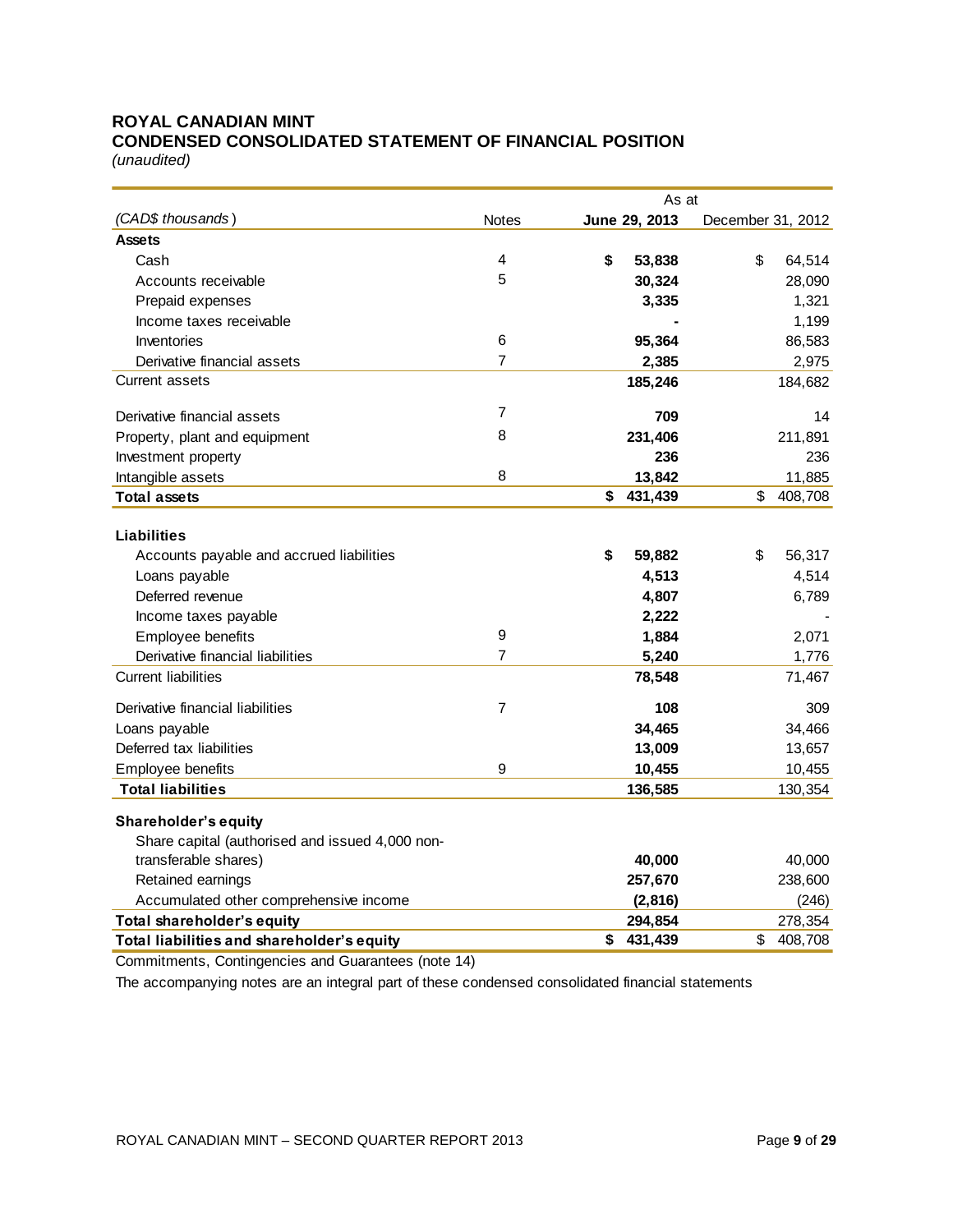# **ROYAL CANADIAN MINT CONDENSED CONSOLIDATED STATEMENT OF COMPREHENSIVE INCOME**

*(unaudited)*

|                                       |              | 13 weeks ended  |               | 26 weeks ended  |                 |
|---------------------------------------|--------------|-----------------|---------------|-----------------|-----------------|
| (CAD\$ thousands)                     | <b>Notes</b> | June 29, 2013   | June 30, 2012 | June 29, 2013   | June 30, 2012   |
| Revenues                              | 10, 13       | 1,050,246<br>\$ | \$<br>541,916 | 1,913,803<br>\$ | \$<br>1,084,609 |
| Cost of goods sold                    |              | 1,003,911       | 505,418       | 1,826,236       | 1,010,058       |
| Gross profit                          |              | 46,335          | 36,498        | 87,567          | 74,551          |
| Other operating expenses              |              |                 |               |                 |                 |
| Marketing and sales expenses          |              | 18,419          | 16,403        | 36,448          | 33,648          |
| Administration expenses               | 12           | 13,779          | 12,709        | 26,047          | 24,620          |
| Other operating expenses              |              | 32,198          | 29,112        | 62,495          | 58,268          |
| Operating profit                      |              | 14,137          | 7,386         | 25,072          | 16,283          |
| Net foreign exchange gains/(losses)   |              | 252             | 151           | 224             | (193)           |
| Finance income (costs), net           |              |                 |               |                 |                 |
| Finance income                        |              | 279             | 109           | 328             | 233             |
| Finance costs                         |              | 12              | (65)          | (198)           | (131)           |
| Finance income, net                   |              | 291             | 44            | 130             | 102             |
|                                       |              |                 |               |                 |                 |
| Profit before income tax              |              | 14,680          | 7,581         | 25,426          | 16,192          |
| Income tax expense                    |              | 3,670           | 1,895         | 6,356           | 4,048           |
| Profit for the period                 |              | 11,010          | 5,686         | 19,070          | 12,144          |
| Other comprehensive income            |              |                 |               |                 |                 |
| Net unrealized gains (losses) on cash |              |                 |               |                 |                 |
| flow hedges                           |              | (1, 403)        | (492)         | (2, 448)        | 197             |
| Net realized losses (gains) on cash   |              |                 |               |                 |                 |
| flow hedges transferred out of other  |              |                 |               |                 |                 |
| comprehensive income                  |              | (232)           | (243)         | (122)           | (378)           |
| Other comprehensive losses, net of    |              |                 |               |                 |                 |
| tax                                   |              | (1,635)         | (735)         | (2,570)         | (181)           |
| <b>Total comprehensive income</b>     |              | \$9,375         | \$<br>4,951   | 16,500<br>\$    | \$<br>11,963    |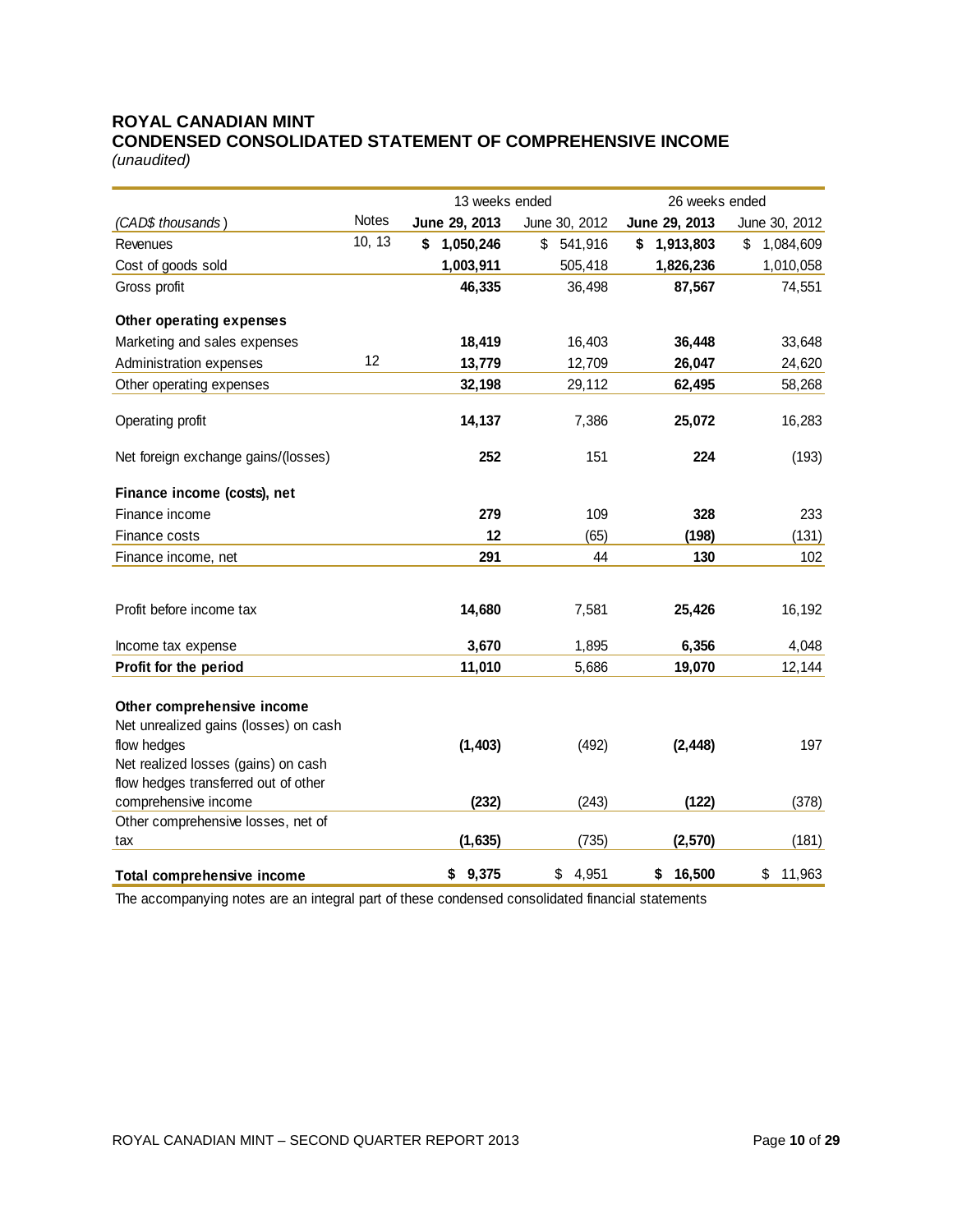# **ROYAL CANADIAN MINT CONDENSED CONSOLIDATED STATEMENT OF CHANGES IN EQUITY**

*(unaudited)*

#### **13 weeks ended June 29, 2013**

|                              |                      |   |                | <b>Accumulated other</b><br>comprehensive income |         |
|------------------------------|----------------------|---|----------------|--------------------------------------------------|---------|
|                              |                      |   |                | Retained ("AOCI") (Net losses on                 |         |
| (CAD\$ thousands)            | <b>Share Capital</b> |   | earnings       | cash flow hedges)                                | Total   |
| Balance as at March 30, 2013 | 40,000               | S | 246,660        | \$(1,181)                                        | 285,479 |
| Profit for the period        | ۰                    |   | 11.010         | ۰                                                | 11,010  |
| Other comprehensive losses   | ۰                    |   | $\blacksquare$ | (1,635)                                          | (1,635) |
| Balance as at June 29, 2013  | 40,000               |   | 257.670        | (2,816)<br>S.                                    | 294,854 |

| 13 weeks ended June 30, 2012            |   |                      |   |          |                                                                      |               |
|-----------------------------------------|---|----------------------|---|----------|----------------------------------------------------------------------|---------------|
|                                         |   |                      |   | Retained | Accumulated other<br>comprehensive income<br>("AOCI") (Net losses on |               |
| (CAD\$ thousands)                       |   | <b>Share Capital</b> |   | earnings | cash flow hedges)                                                    | Total         |
| Balance as at March 31, 2012 (restated) | S | 40,000               | S | 226.233  | \$<br>(1,723)                                                        | \$<br>264,510 |
| Profit for the period                   |   |                      |   | 5,686    |                                                                      | 5,686         |
| Other comprehensive losses              |   |                      |   |          | (735)                                                                | (735)         |
| Dividend paid                           |   |                      |   | (10,000) |                                                                      | (10,000)      |
| Balance as at June 30, 2012             |   | 40,000 \$            |   | 221.919  | (2, 458)<br>S                                                        | 259,461       |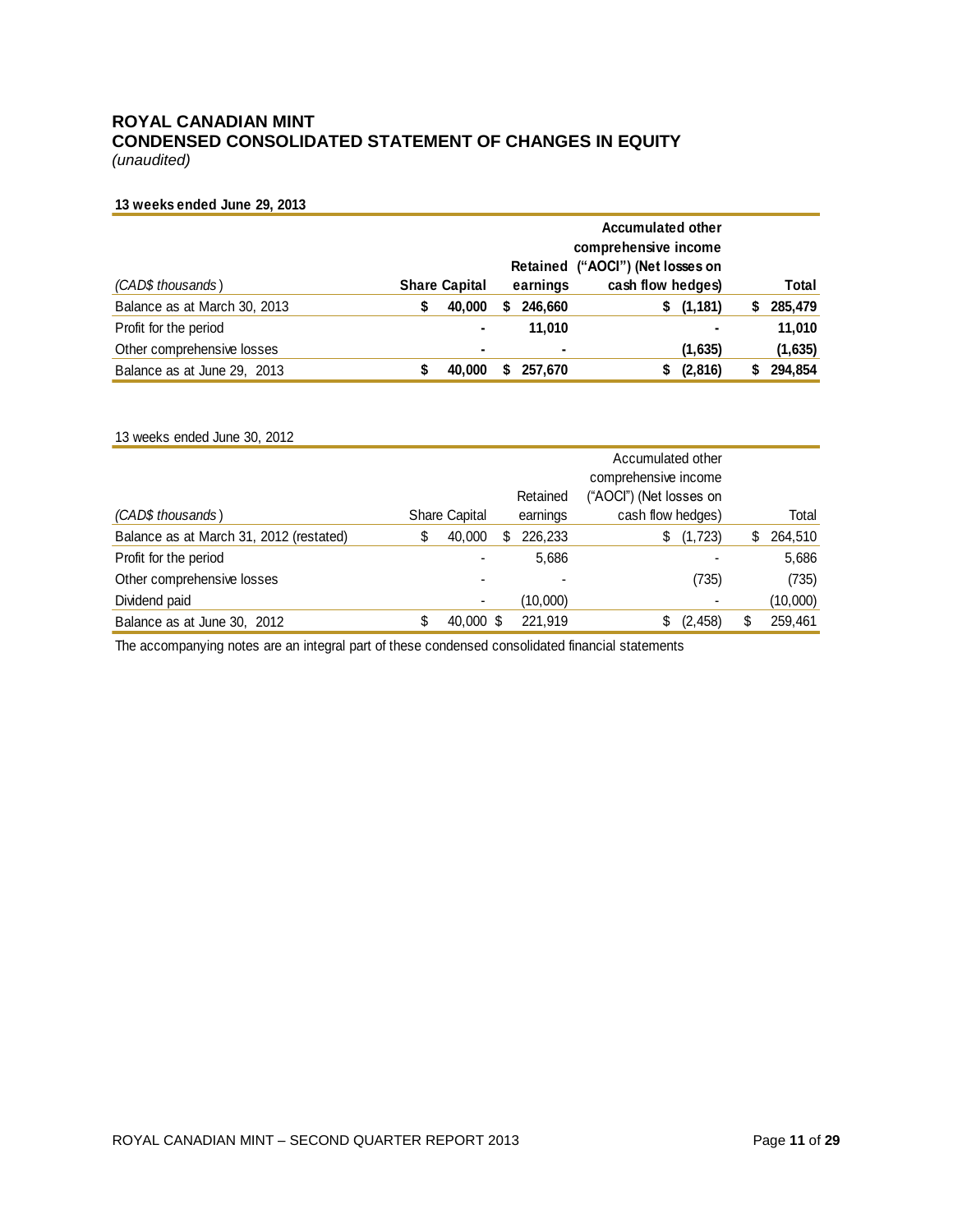# **ROYAL CANADIAN MINT CONDENSED CONSOLIDATED STATEMENT OF CHANGES IN EQUITY (COND'T)**

*(unaudited)*

#### **26 weeks ended June 29, 2013**

|                                 | <b>Accumulated other</b><br>comprehensive income<br>Retained ("AOCI") (Net losses on |                      |   |          |                   |   |         |
|---------------------------------|--------------------------------------------------------------------------------------|----------------------|---|----------|-------------------|---|---------|
| (CAD\$ thousands)               |                                                                                      | <b>Share Capital</b> |   | earnings | cash flow hedges) |   | Total   |
| Balance as at December 31, 2012 | S                                                                                    | 40,000               | S | 238,600  | (246)<br>S.       | S | 278,354 |
| Profit for the period           |                                                                                      | ۰                    |   | 19.070   | ۰                 |   | 19,070  |
| Other comprehensive losses      |                                                                                      | ۰                    |   | ۰        | (2,570)           |   | (2,570) |
| Balance as at June 29, 2013     |                                                                                      | 40,000               |   | 257.670  | (2,816)           |   | 294,854 |

| 26 weeks ended June 30, 2012               |   |                      |   |          |                                                                      |          |               |
|--------------------------------------------|---|----------------------|---|----------|----------------------------------------------------------------------|----------|---------------|
|                                            |   |                      |   | Retained | Accumulated other<br>comprehensive income<br>("AOCI") (Net losses on |          |               |
| (CAD\$ thousands)                          |   | <b>Share Capital</b> |   | earnings | cash flow hedges)                                                    |          | Total         |
| Balance as at December 31, 2011 (restated) | S | 40,000               | S | 219,775  | \$                                                                   | (2,277)  | \$<br>257,498 |
| Profit for the period                      |   |                      |   | 12,144   |                                                                      |          | 12,144        |
| Other comprehensive losses                 |   |                      |   |          |                                                                      | (181)    | (181)         |
| Dividend paid                              |   | $\blacksquare$       |   | (10,000) |                                                                      |          | (10,000)      |
| Balance as at June 30, 2012                |   | 40,000 \$            |   | 221.919  | \$                                                                   | (2, 458) | 259,461       |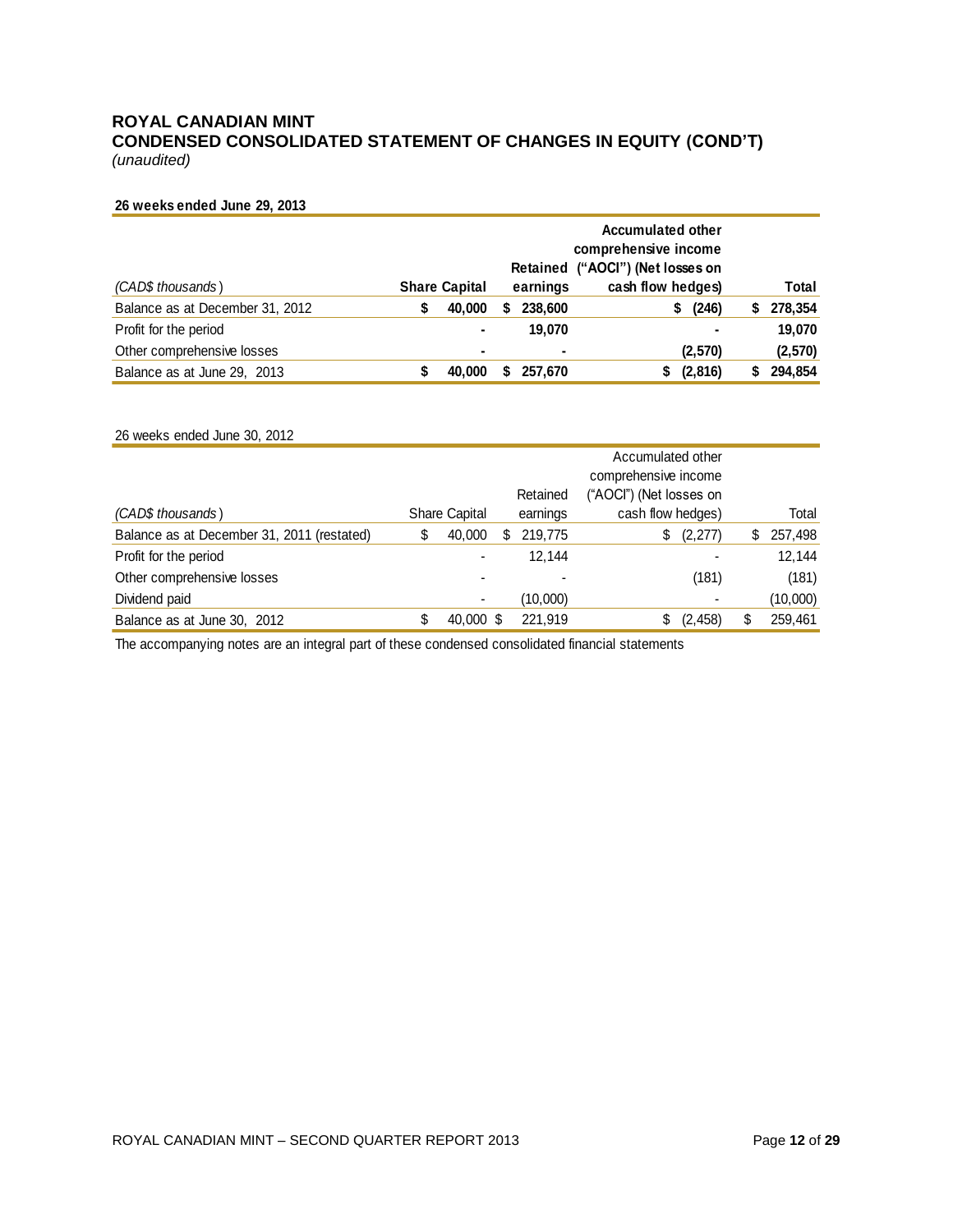# **ROYAL CANADIAN MINT CONDENSED CONSOLIDATED STATEMENT OF CASH FLOWS**

*(unaudited)*

|                                                  | 13 weeks ended  |               | 26 weeks ended  |                 |  |  |
|--------------------------------------------------|-----------------|---------------|-----------------|-----------------|--|--|
| (CAD\$ thousands)                                | June 29, 2013   | June 30, 2012 | June 29, 2013   | June 30, 2012   |  |  |
|                                                  |                 |               |                 |                 |  |  |
| Cash flows from operating activities             |                 |               |                 |                 |  |  |
| Receipts from customers                          | 1,054,684<br>\$ | 550,559<br>\$ | 1,910,176<br>\$ | \$<br>1,082,360 |  |  |
| Payments to suppliers and employees              | (1,073,389)     | (554, 485)    | (1,953,640)     | (1,081,720)     |  |  |
| Interest paid                                    | 13              | (65)          | (189)           | (131)           |  |  |
| Cash receipts on derivative contracts            | 503,052         | 734,427       | 610,325         | 1,065,172       |  |  |
| Cash payments on derivative contracts            | (457, 074)      | (726, 423)    | (545, 235)      | (1,054,032)     |  |  |
| Income taxes paid                                | (2,001)         | (2,765)       | (3, 583)        | (5, 546)        |  |  |
| Net cash generated by operating activities       | 25,285          | 1,248         | 17,854          | 6,103           |  |  |
| Cash flows from investing activities             |                 |               |                 |                 |  |  |
| Interest received                                | 279             | 109           | 328             | 233             |  |  |
| Payments to acquire property, plant and          |                 |               |                 |                 |  |  |
| equipment and intangible assets                  | (10, 728)       | (11, 710)     | (29, 295)       | (24,007)        |  |  |
| Net cash used by investing activities            | (10, 449)       | (11,601)      | (28, 967)       | (23, 774)       |  |  |
| Cash flows from financing activities             |                 |               |                 |                 |  |  |
| Dividend paid                                    |                 | (10,000)      |                 | (10,000)        |  |  |
| Repayment of loans and other payables            | (1)             | (1)           | (13)            | (1)             |  |  |
| Net cash used by financing activities            | (1)             | (10,001)      | (13)            | (10,001)        |  |  |
| Net increase/(decrease) in cash                  | 14,835          | (20, 354)     | (11, 126)       | (27, 672)       |  |  |
| Cash at the beginning of the period              | 38,686          | 71,496        | 64,514          | 78,930          |  |  |
| Effects of exchange rate changes on cash held in |                 |               |                 |                 |  |  |
| foreign currencies                               | 317             | 123           | 450             | 7               |  |  |
| Cash at the end of the period                    | 53,838<br>\$    | \$<br>51,265  | \$<br>53,838    | \$<br>51,265    |  |  |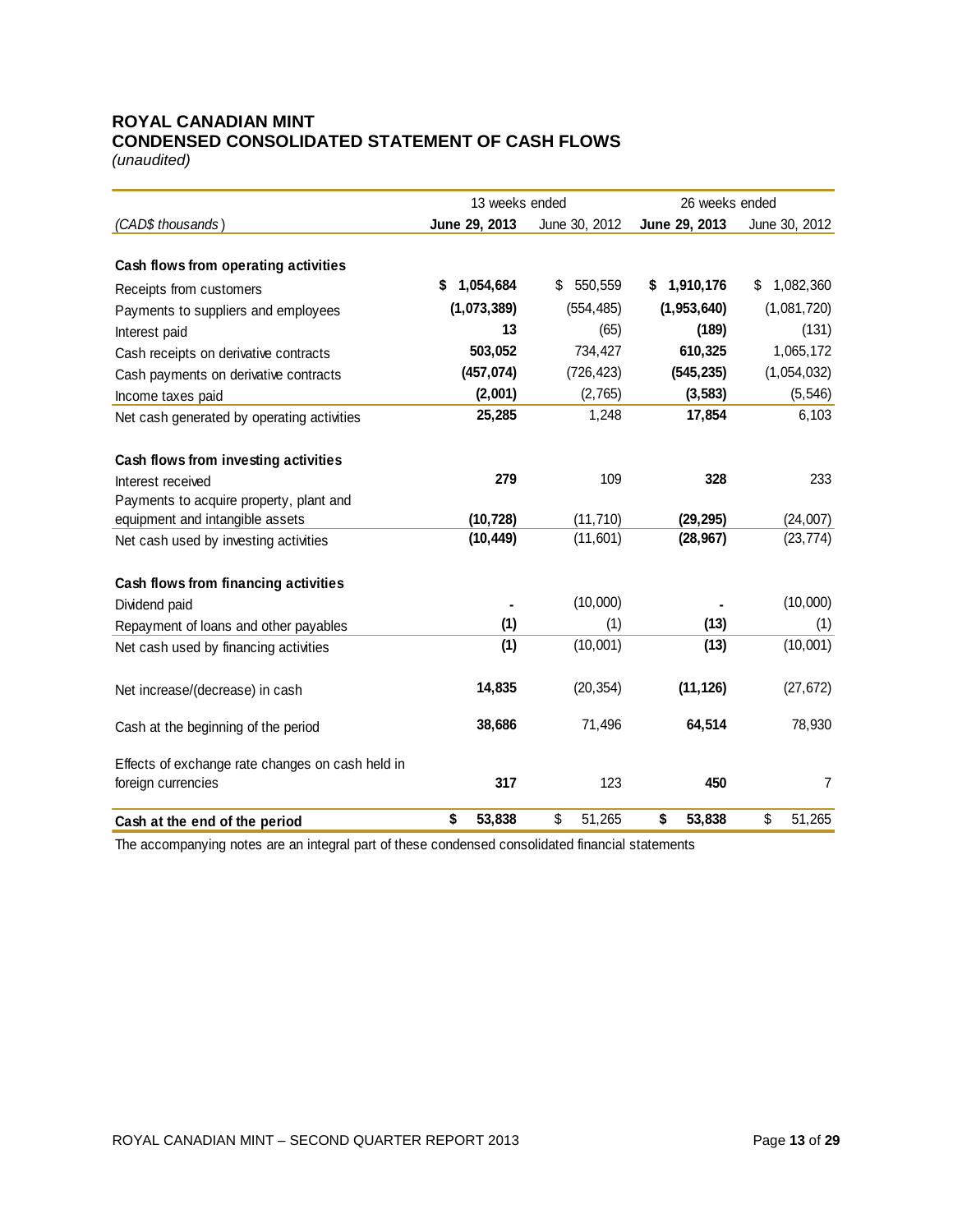# **1. NATURE AND DESCRIPTION OF THE CORPORATION**

The Royal Canadian Mint (the "Mint" or the "Corporation") was incorporated in 1969 by the *Royal Canadian Mint Act* to mint coins in anticipation of profit and carry out other related activities. The Mint is an agent corporation of Her Majesty named in Part II of Schedule III to the *Financial Administration Act*. It produces all of the circulation coins used in Canada and manages the support distribution system for the Government of Canada. The Mint is one of the world's foremost producers of circulation, collector and bullion investment coins for the domestic and international marketplace. It is also one of the largest gold refiners in the world. The addresses of its registered office and principal place of business are 320 Sussex Drive, Ottawa, Ontario, Canada, K1A 0G8 and 520 Lagimodière Blvd, Winnipeg, Manitoba, Canada, R2J 3E7.

In 2002, the Mint incorporated RCMH-MRCF Inc., a wholly-owned subsidiary. RCMH-MRCF Inc. has been operationally inactive since December 31, 2008.

The Corporation is a prescribed federal Crown corporation for tax purposes and is subject to federal income taxes under the *Income Tax Act*.

# **2. BASIS OF PRESENTATION**

#### **2.1 Statement of Compliance**

These interim condensed consolidated financial statements have been prepared in accordance with *IAS 34 Interim Financial Reporting ("IAS 34")* of the International Financial Reporting Standards *("IFRS")* and the *Standard on Quarterly Financial Reports for Crown Corporations* issued by the Treasury Board of Canada. As permitted under this standard, these interim condensed consolidated financial statements do not include all of the disclosure requirements for annual consolidated financial statements, and should be read in conjunction with the Corporation's audited consolidated financial statements for its fiscal year ended December 31, 2012.

These interim condensed consolidated financial statements have not been audited or reviewed by an external auditor.

These interim condensed consolidated financial statements have been approved for public release by the Board of Directors of the Corporation on August 23, 2013.

#### **2.2 Basis of presentation**

The interim condensed consolidated financial statements were prepared on the historical cost basis, except for derivative instruments which were measured at fair value and the defined benefit plan and other long-term benefits which were measured at the actuarial valuation amount. Historical cost is generally based on the fair value of the consideration given in exchange for assets.

Although the Corporation's year end of December 31 matches the calendar year end, the Corporation's quarter end dates do not necessarily coincide with calendar year quarters; instead, each of the Corporation's quarters contains 13 weeks.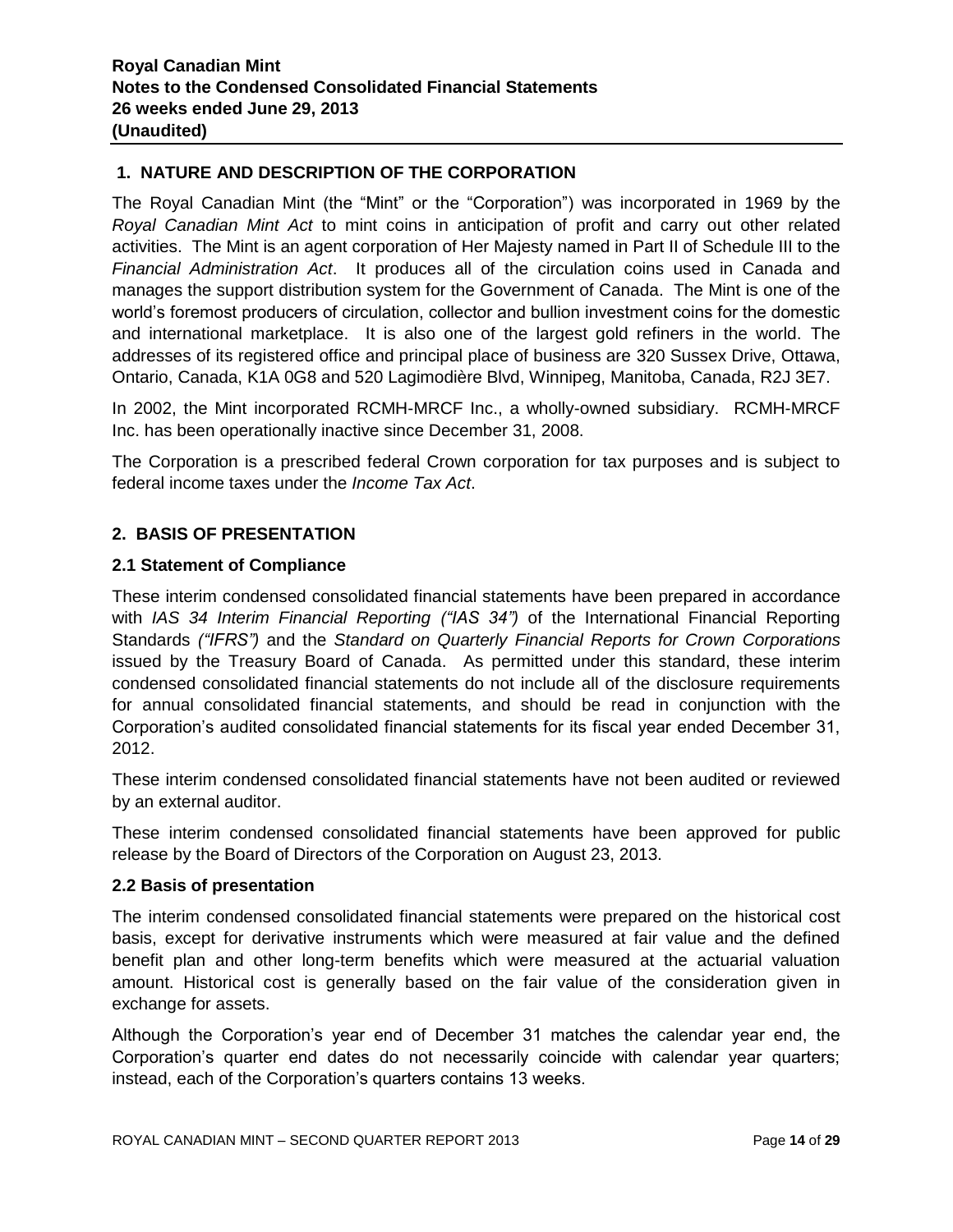#### **2.3 Consolidation**

The interim condensed consolidated financial statements incorporate the interim financial statements of the Corporation and its wholly-owned subsidiary. The subsidiary's accounting policies are in line with those used by the Corporation. All intercompany transactions, balances, income and expenses are eliminated in full on consolidation.

#### **2.4 Functional and presentation currency**

Unless otherwise stated, all figures reported in the interim condensed consolidated financial statements and disclosures are reflected in thousands of Canadian dollars (CAD\$), which is the functional currency of the Corporation.

#### **2.5 Significant accounting policies**

Significant accounting policies applied in these interim condensed consolidated financial statements are disclosed in note 2 of the Corporation's annual consolidated financial statements for the year ended December 31, 2012. The accounting policies have been applied consistently in the current and comparative periods.

#### **2.6 Key sources of estimation uncertainty and critical accounting judgments**

The preparation of these interim condensed consolidated financial statements requires management to make critical judgements, estimates and assumptions that affect the reported amounts of assets and liabilities, disclosure of contingent assets and liabilities and the reported amounts of revenue and expenses during the reporting period.

In making critical judgements, estimates and using assumptions, management relies on external information and observable conditions where possible, supplemented by internal analysis as required. The judgements, estimates and associated assumptions are based on historical experience and other factors that are considered to be relevant. Actual results may differ significantly from the estimates and assumptions. The estimates and underlying assumptions are reviewed on an ongoing basis.

#### **2.7 Prior period restatement**

As discussed in note 5 of the annual consolidated financial statements for the year ended December 31, 2012, there was a prior period adjustment affecting inventory and cost of goods sold. The opening retained earnings for the year ended December 31, 2012 were restated by \$1.4 million.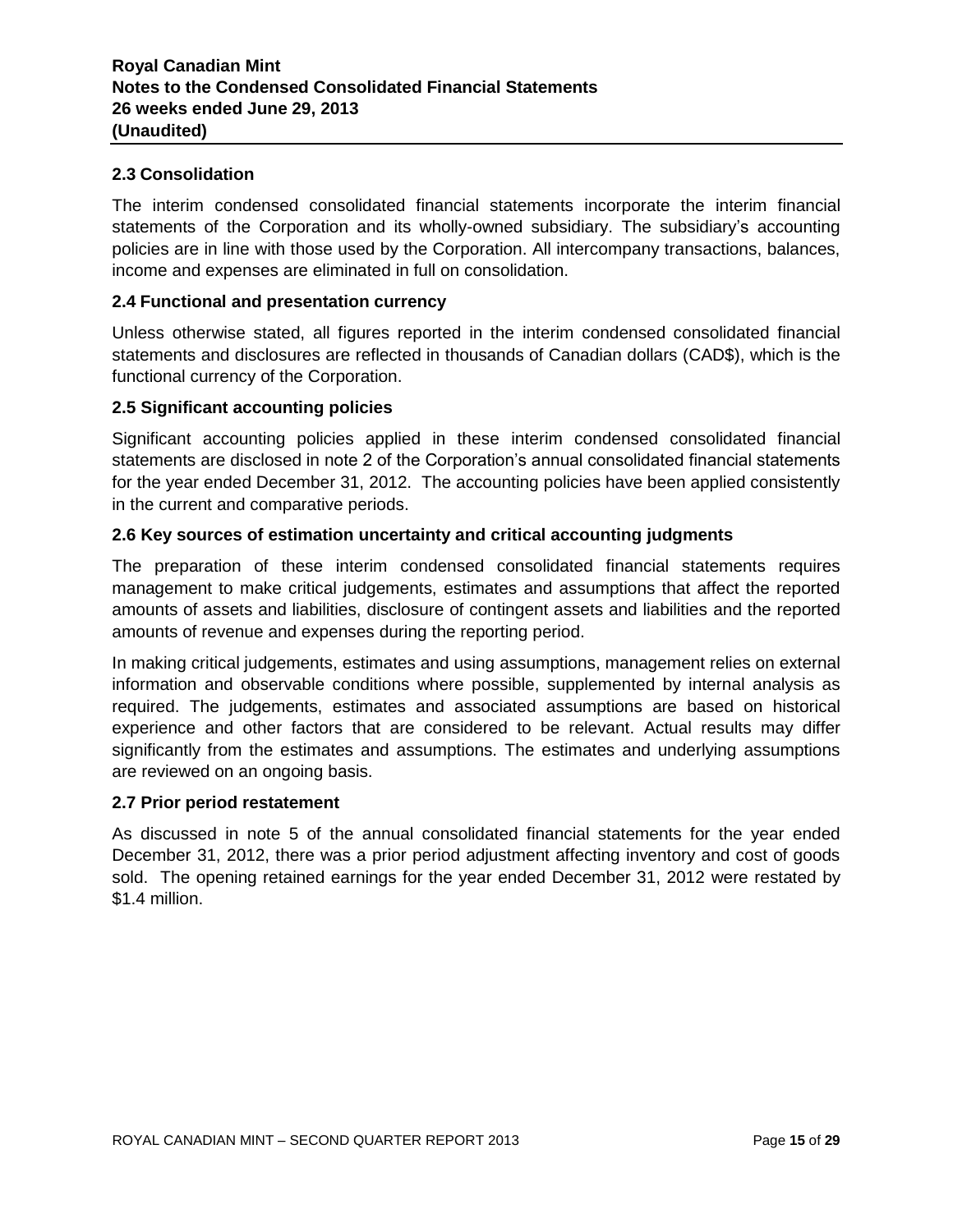# **3. FUTURE CHANGES IN ACCOUNTING POLICIES**

The Corporation has reviewed new and revised accounting pronouncements that have been issued but are not yet effective and determined that the following may have an impact on the Corporation's consolidated financial statements in future years.

# *IFRS 7 Financial Instruments: Disclosures ("IFRS 7")*

An amendment was released in December 2011 to IFRS 7 requiring disclosures about the initial application of IFRS 9 with effective date on or after January 1, 2015 (or otherwise when IFRS 9 is first applied). The amendments are to be applied retrospectively. The Corporation is currently evaluation the impact of this amendment to IFRS 7 on its consolidated financial statements therefore the impact is not known at this time.

# *IFRS 9 Financial Instruments ("IFRS 9")*

The mandatory application date of IFRS 9 was amended in December 2011. The Corporation will be required to retrospectively adopt IFRS 9 on January 1, 2015, which is the result of the IASB's project to replace IAS 39, "Financial Instruments: Recognition and Measurement". The new standard defines the classification, recognition, derecognition and measurement guidance for financial assets and financial liabilities. The Corporation is currently evaluation the impact of the application of IFRS 9 on its consolidated financial statements therefore the impact is not known at this time.

#### *IAS 36 Impairment of Assets ("IAS 36")*

An amendment was released in May 2013 to IAS 36 regarding the clarification of disclosures required for the recoverable amount for non-financial assets with an effective date on or after January 1, 2014. The amendments are to be applied retrospectively. The Corporation is currently evaluation the impact of this amendment to IAS 36 on its consolidated financial statements therefore the impact is not known at this time.

#### **4. CASH**

|                   | As at                           |
|-------------------|---------------------------------|
| (CAD\$ thousands) | June 29, 2013 December 31, 2012 |
| Canadian dollars  | 52,822<br>\$<br>45,203          |
| US dollars        | 8,587<br>7,155                  |
| Euros             | 3,105<br>1,480                  |
| Total cash        | 64,514<br>53,838                |

In accordance with the construction contract for the Winnipeg plant expansion and the *Builder's Lien Act of Manitoba*, the Corporation is required to holdback 7.5% of progress billings. These amounts are restricted in nature and recorded as an asset and a liability. The restricted funds will be paid out upon certified completion of the subcontracts in accordance with the *Builder's Lien Act of Manitoba* during the third quarter of 2013. The total holdback cash account balance and related liability at June 29, 2013 was \$3.6 million (December 31, 2012 - \$2.3 million).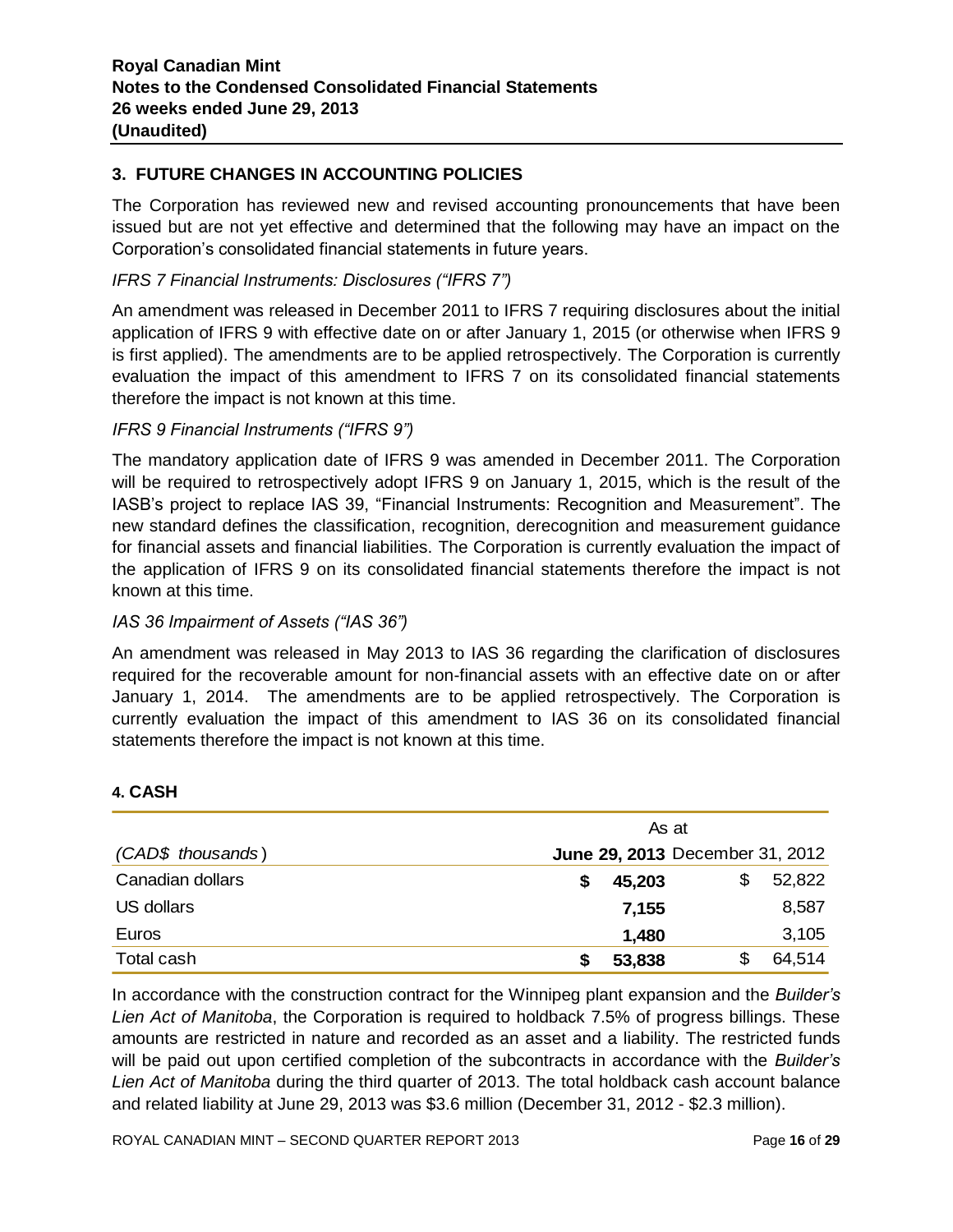#### **5. ACCOUNTS RECEIVABLE**

|                                 | As at  |                                 |        |
|---------------------------------|--------|---------------------------------|--------|
| (CAD\$ thousands)               |        | June 29, 2013 December 31, 2012 |        |
| Trade receivables and accruals  | 15,076 | S                               | 24,086 |
| Allowance for doubtful accounts | (85)   |                                 | (110)  |
| Net trade receivables           | 14,991 |                                 | 23,976 |
| Other receivables               | 15,333 |                                 | 4,114  |
| Total accounts receivable       | 30,324 | S                               | 28,090 |

Accounts receivable by type of customer was as follows:

|                                                                  |        | As at                           |        |
|------------------------------------------------------------------|--------|---------------------------------|--------|
| (CAD\$ thousands)                                                |        | June 29, 2013 December 31, 2012 |        |
| Consumers, dealers and others                                    | 20,568 | \$                              | 9,402  |
| Governments (including governmental<br>departments and agencies) | 3,400  |                                 | 11,544 |
| <b>Banking institutions</b>                                      | 6,356  |                                 | 7,144  |
| Total accounts receivable                                        | 30,324 |                                 | 28,090 |

#### **6. INVENTORIES**

| (CAD\$ thousands)          | As at  | June 29, 2013 December 31, 2012 |        |
|----------------------------|--------|---------------------------------|--------|
|                            |        |                                 |        |
| Raw materials and supplies | 14,641 |                                 | 9,319  |
| Work in process            | 28,381 |                                 | 25,861 |
| Finished goods             | 52,342 |                                 | 51,403 |
| <b>Total inventories</b>   | 95,364 |                                 | 86,583 |

The amount of inventories recognized as cost of goods sold for the 26 weeks ended June 29, 2013 is \$1.9 billion (26 weeks ended June 30, 2012 - \$1.0 billion).

The cost of inventories recognized as cost of goods sold for the 26 weeks ended June 29, 2013 includes \$1.2 million write-downs of inventory to net realisable value (26 weeks ended June 30, 2012 - \$1.3 million).

There is no pledged collateral in respect of inventory.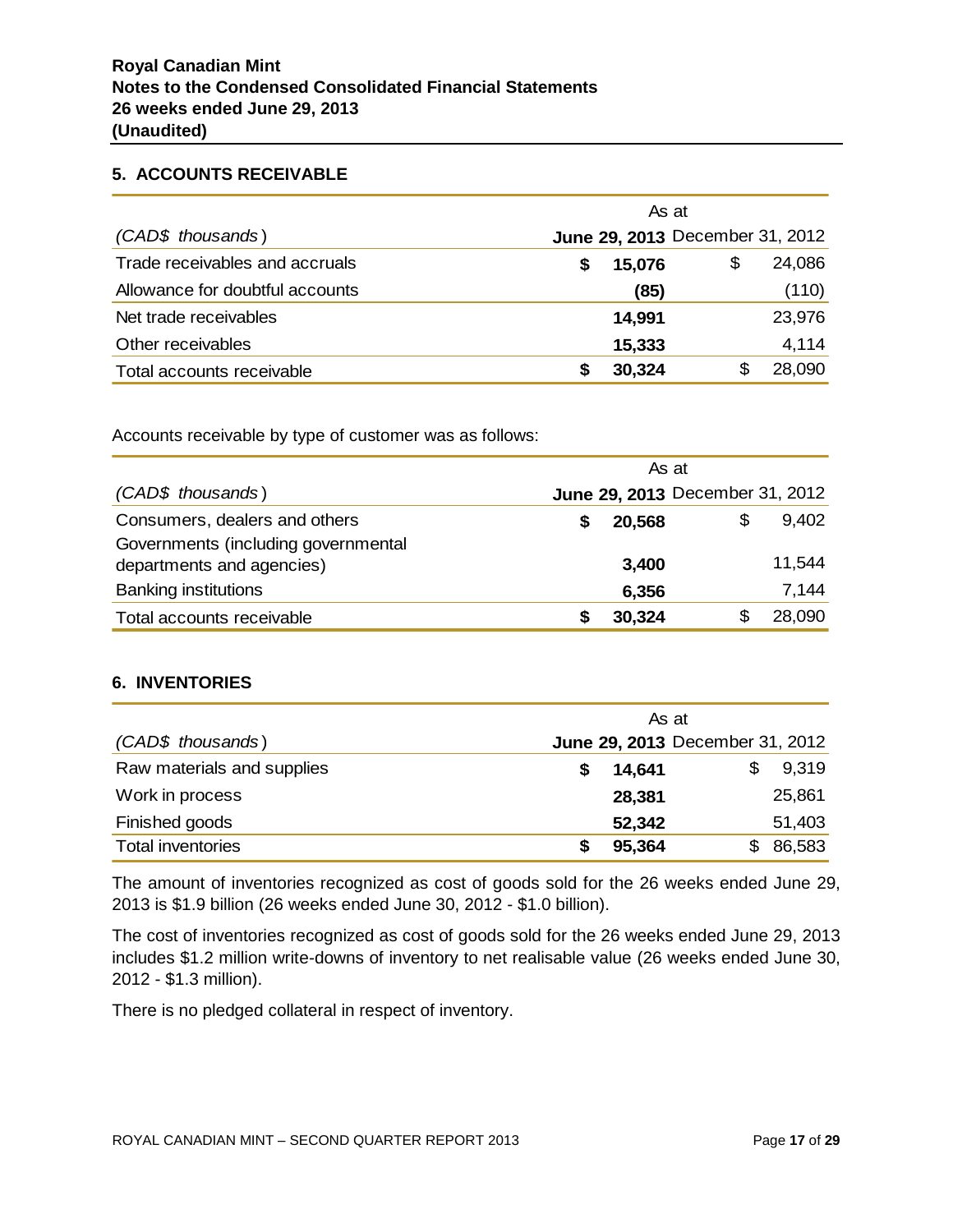# **7. FINANCIAL INSTRUMENTS AND FINANCIAL RISK MANAGEMENT**

#### **7.1 Classification and valuation techniques of financial instruments**

The Corporation holds financial instruments in the form of cash, accounts receivable, derivative assets, accounts payable and accrued liabilities, loans payable and derivative liabilities.

The Corporation has estimated the fair values of its financial instruments as follows:

- i) The carrying amounts of cash, accounts receivable and accounts payable and accrued liabilities approximate their fair values as a result of the relatively short-term nature of these financial instruments.
- ii) The fair values of loans payables have been estimated based on a discounted cash flow approach using current market rates appropriate as at the respective date presented.
- iii) The fair values of the Corporation's foreign currency forward contracts, commodity swap and forward contracts and other derivative instruments are based on estimated credit-adjusted forward market prices. The Corporation takes counterparty risk and its own risk into consideration for the fair value of financial instruments.

#### **7.2 Financial risk management objectives and framework**

The Corporation is exposed to credit risk, liquidity risk and market risk from its use of financial instruments.

The Board of Directors has overall responsibility for the establishment and oversight of the Corporation's risk management framework. The Audit Committee assists the Board of Directors and is responsible for review, approval and monitoring the Corporation's risk management policies including the development of an Enterprise Risk Management program which involves establishing corporate risk tolerance, identifying and measuring the impact of various risks, and developing risk management action plans to mitigate risks that exceed corporate risk tolerance. The Audit Committee reports regularly to the Board of Directors on its activities.

#### **7.2.1 Credit risk management**

Credit risk is the risk of financial loss to the Corporation if a customer or counterparty to a financial instrument fails to meet its contractual obligations, and arises principally from the Corporation's receivables from customers, cash and derivative instruments. The Corporation has adopted a policy of only dealing with creditworthy counterparties as a means of mitigating the risk of financial loss from defaults. The Corporation's exposure and the credit ratings of its counterparties are continuously monitored.

The carrying amount of financial assets recorded in the interim condensed consolidated financial statements represents the maximum credit exposure.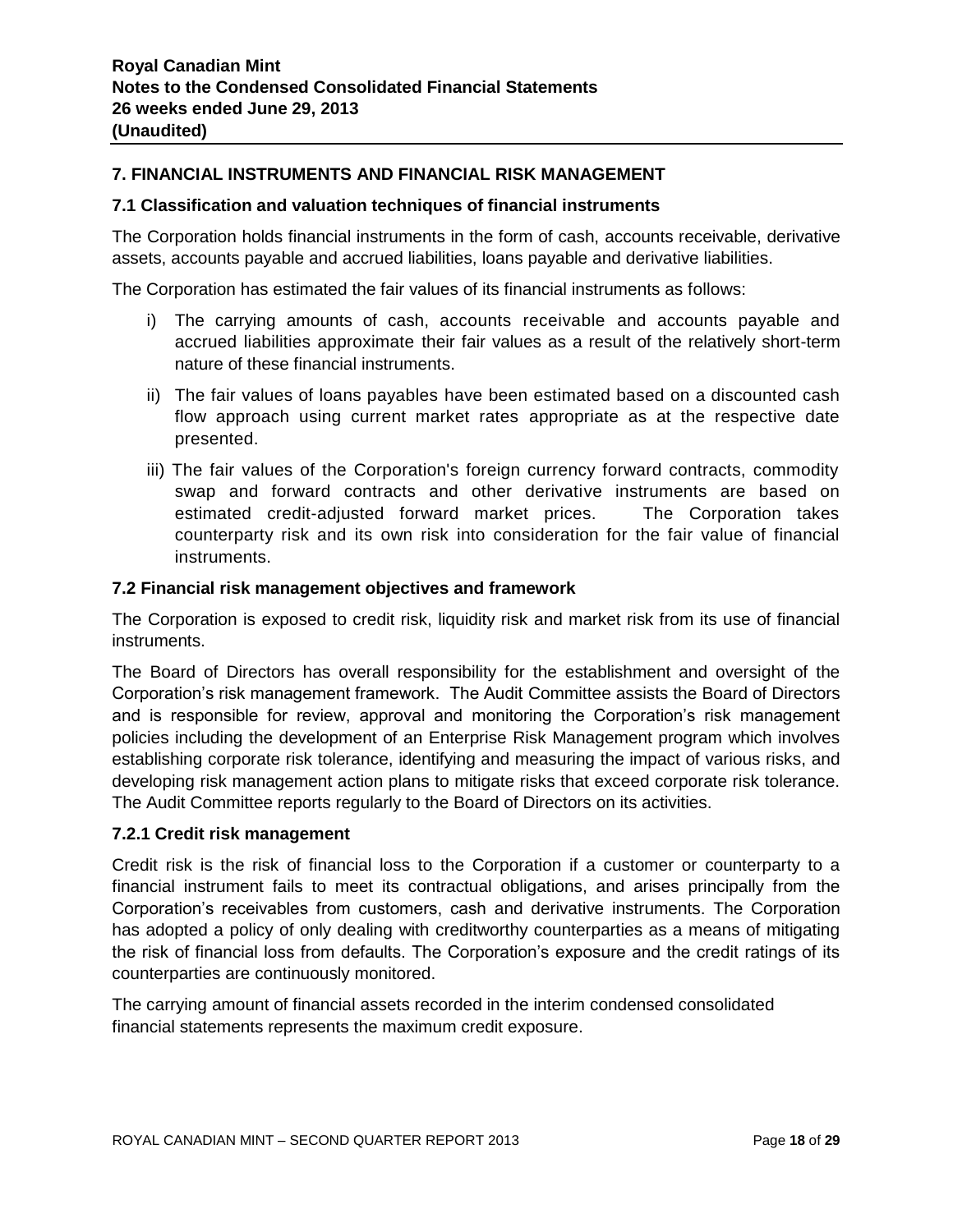# **7.2.2 Liquidity risk**

Liquidity risk is the risk that the Corporation will not be able to meet its financial obligations as they fall due. The Corporation manages liquidity risk by continuously monitoring actual and forecasted cash flows to ensure, as far as possible, that it will always have sufficient liquidity to meet its liabilities when due, under both normal and stressed conditions, without incurring unacceptable losses or risking damage to the Corporation's reputation.

#### **7.2.3 Market risk**

Market risk is the risk that changes in market prices, such as foreign exchange rates, interest rates or commodity price changes will affect the Corporation's income or the fair value of its financial instruments.

The Corporation uses derivative instruments, such as foreign currency forward contracts, interest rate exchange agreements and commodity swap and forward contracts to manage the Corporation's exposure to fluctuations in cash flows resulting from foreign exchange risk, interest rate risk and commodity price risk. The Corporation buys and sells derivatives in the ordinary course of business and all such transactions are carried out within the guidelines set out in established policies. The Corporation's policy is not to enter into derivative instruments for trading or speculative purposes.

#### **Foreign exchange risk**

The Corporation is exposed to foreign exchange risk on sales and purchase transactions that are denominated in foreign currencies primarily including US dollars, Euros, and Pound Sterling. The Corporation manages its exposure to exchange rate fluctuations between the foreign currency and the Canadian dollar by entering into foreign currency forward contracts and by applying hedge accounting to certain qualifying contracts to minimize the volatility to profit or loss. The Corporation also uses such contracts in the process of managing its overall cash requirements.

#### **Interest rate risk**

Financial assets and financial liabilities with variable interest rates expose the Corporation to cash flow interest rate risk. There is no interest rate risk related to cash as there are no shortterm investments as at the dates presented. The Corporation's Bankers Acceptance interest rate swap loan instruments expose the Corporation to cash flow interest rate risk. The Corporation has hedged 100% of the exposure to fluctuations in interest rates related to these instruments by entering into corresponding interest rate swaps, where the Corporation pays a fixed interest rate in exchange for receiving a floating interest rate. The interest rate swaps are designated as hedging instruments under the cash flow hedge accounting model.

Financial assets and financial liabilities that bear interest at fixed rates are subject to fair value interest rate risk. The Corporation does not account for its fixed rate debt instruments as held for trading; therefore, a change in interest rates at the reporting date would not affect profit or loss with respect to these fixed rate instruments. The Corporation's interest rate swaps expose the Corporation to fair value interest rate risk.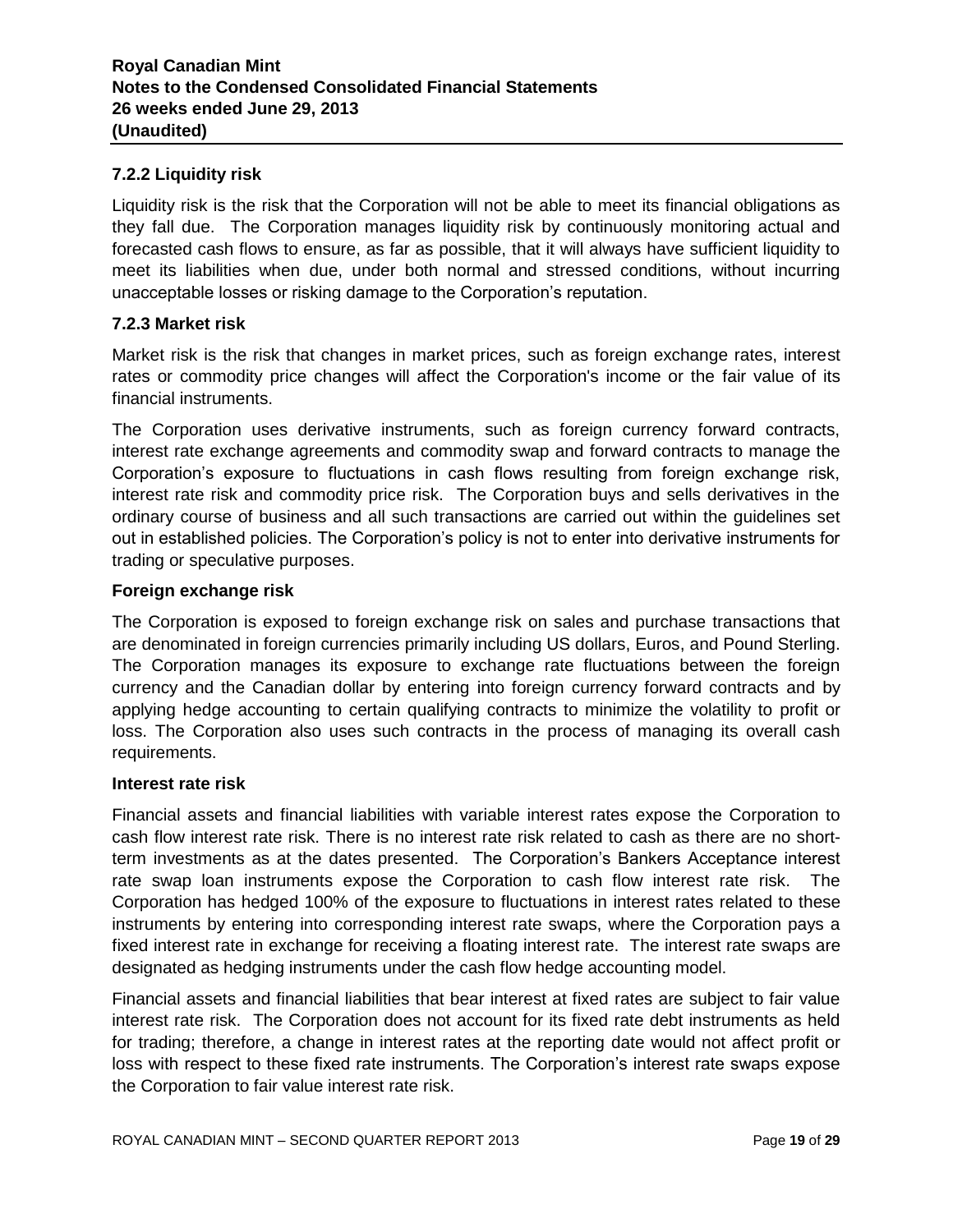#### **Commodity price risk**

The Corporation is exposed to commodity price risk on its purchase and sale of precious metals including gold, silver, platinum and palladium and base metals including nickel, copper and steel.

The Corporation is not exposed to precious metal price risk related to the bullion sales program because the purchase and sale of precious metals used in this program are completed on the same date, using the same price basis in the same currency.

The Corporation manages its exposure to commodity price fluctuations by entering into sales or purchase commitments that fix the future price or by entering into commodity swap and forward contracts that fix the future commodity price and by applying hedge accounting to these contracts to minimize the volatility to profit or loss.

Derivatives designated as a hedge of an anticipated or forecasted transaction are accounted for as cash flow hedges. The Corporation applies the normal purchases classification to certain contracts that are entered into for the purpose of procuring commodities to be used in production.

Therefore the impact of commodity price risk fluctuation on the condensed consolidated financial statements is not significant because the Corporation's un-hedged commodity price risk is not significant.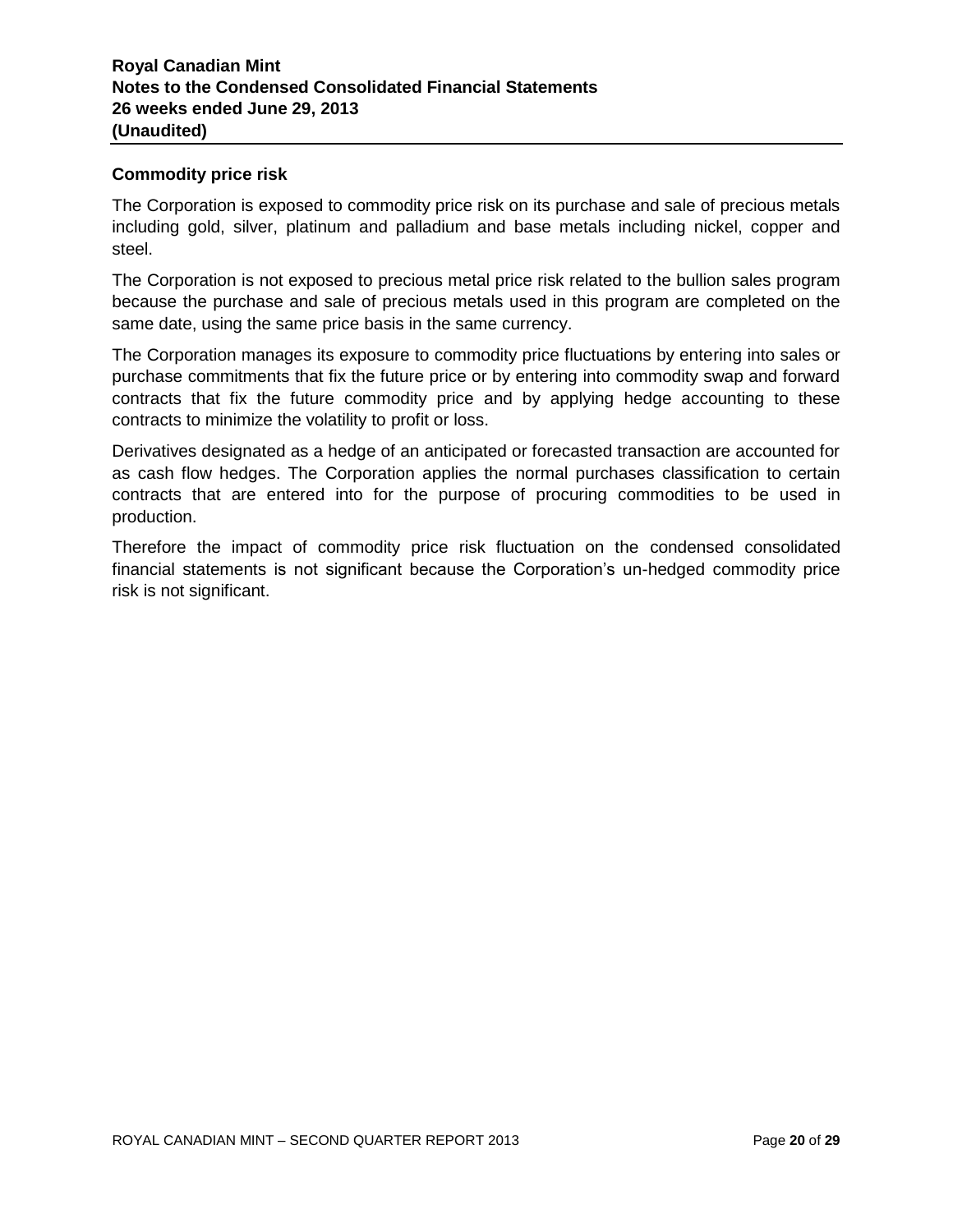# **7.3 Fair value measurements recognized in the condensed consolidated statement of financial position**

The table below analyzes financial instruments carried at fair value, by valuation method. All the derivatives the Corporation has are classified as level 2 financial instruments. The different levels have been defined as follows:

- Level 1: quoted prices (unadjusted) in active markets for identical assets or liabilities
- Level 2: inputs other than quoted prices included within Level 1 that are observable for the asset or liability, either directly (i.e., as prices) or indirectly (i.e., derived from prices)
- Level 3: inputs for the asset or liability that are not based on observable market data (unobservable inputs)

|                                  | As at                           |             |
|----------------------------------|---------------------------------|-------------|
| (CAD\$ thousands)                | June 29, 2013 December 31, 2012 |             |
| Derivative financial assets      |                                 |             |
| Foreign currency forwards        | \$<br>2,302                     | \$<br>2,561 |
| Commodity swaps                  |                                 | 428         |
| Interest rate swaps              | 792                             |             |
|                                  | \$<br>3,094                     | \$<br>2,989 |
| Derivative financial liabilities |                                 |             |
| Foreign currency forwards        | \$<br>3,799                     | \$<br>1,486 |
| Commodity swaps                  | 1,417                           | 304         |
| Interest rate swaps              | 132                             | 295         |
|                                  | \$<br>5,348                     | \$<br>2,085 |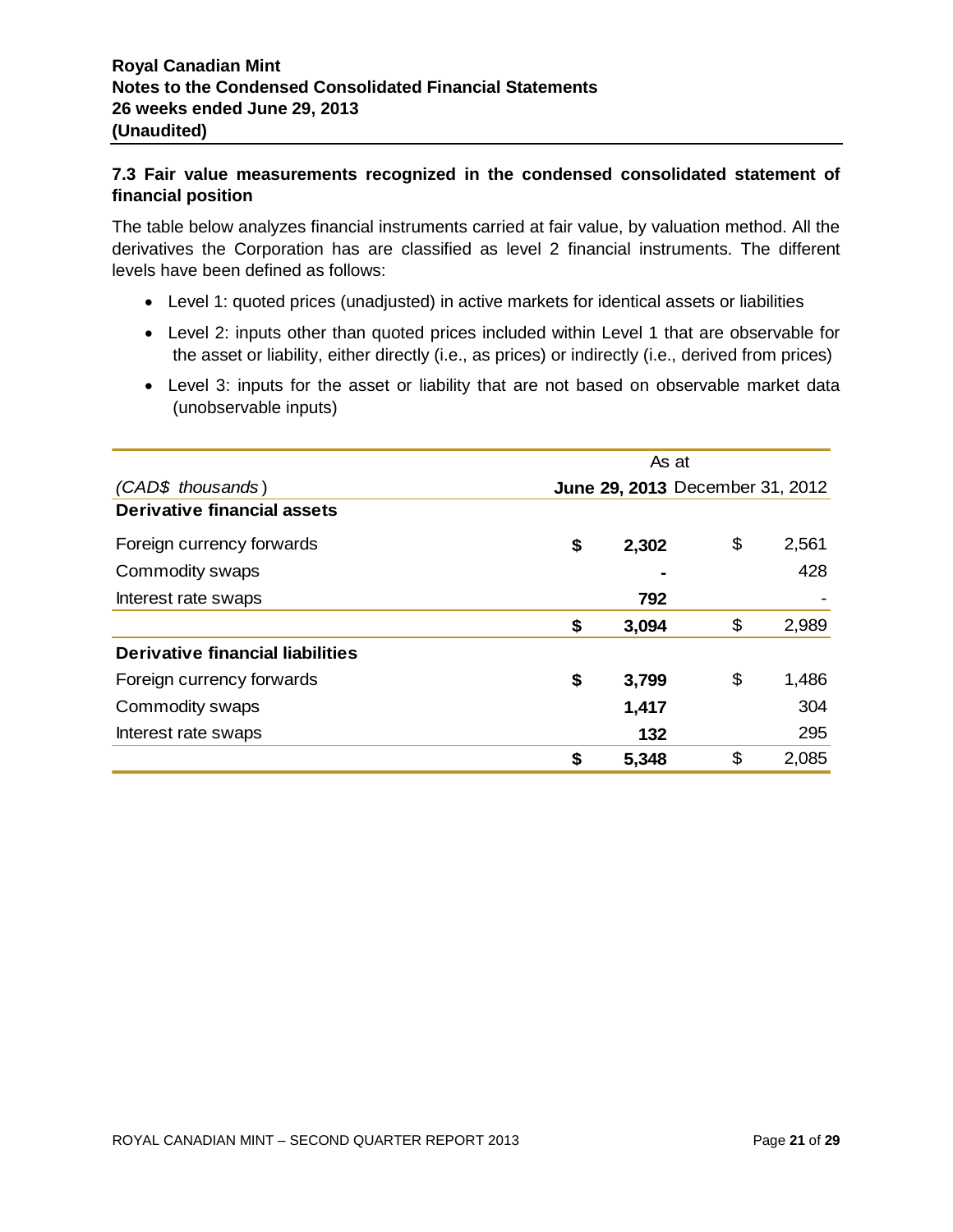# **8. CAPITAL ASSETS**

#### **8.1 Property, plant and equipment**

The composition of the net book value of the Corporation's property, plant and equipment, is presented in the following tables:

|                               | As at                           |               |
|-------------------------------|---------------------------------|---------------|
| (CAD\$ thousands)             | June 29, 2013 December 31, 2012 |               |
|                               |                                 |               |
| Cost                          | 375,689<br>S.                   | 349,214<br>\$ |
| Accumulated depreciation      | (144, 283)                      | (137, 323)    |
| Net book value                | 231,406<br>S.                   | \$211,891     |
|                               |                                 |               |
| Net book value by asset class |                                 |               |
| Land and land improvements    | \$<br>3,157                     | \$<br>3,170   |
| <b>Buildings</b>              | 77,564                          | 69,986        |
| Plant and equipment           | 80,694                          | 83,398        |
| In process capital projects   | 69,991                          | 55,337        |
| Net book value                | 231,406                         | \$<br>211,891 |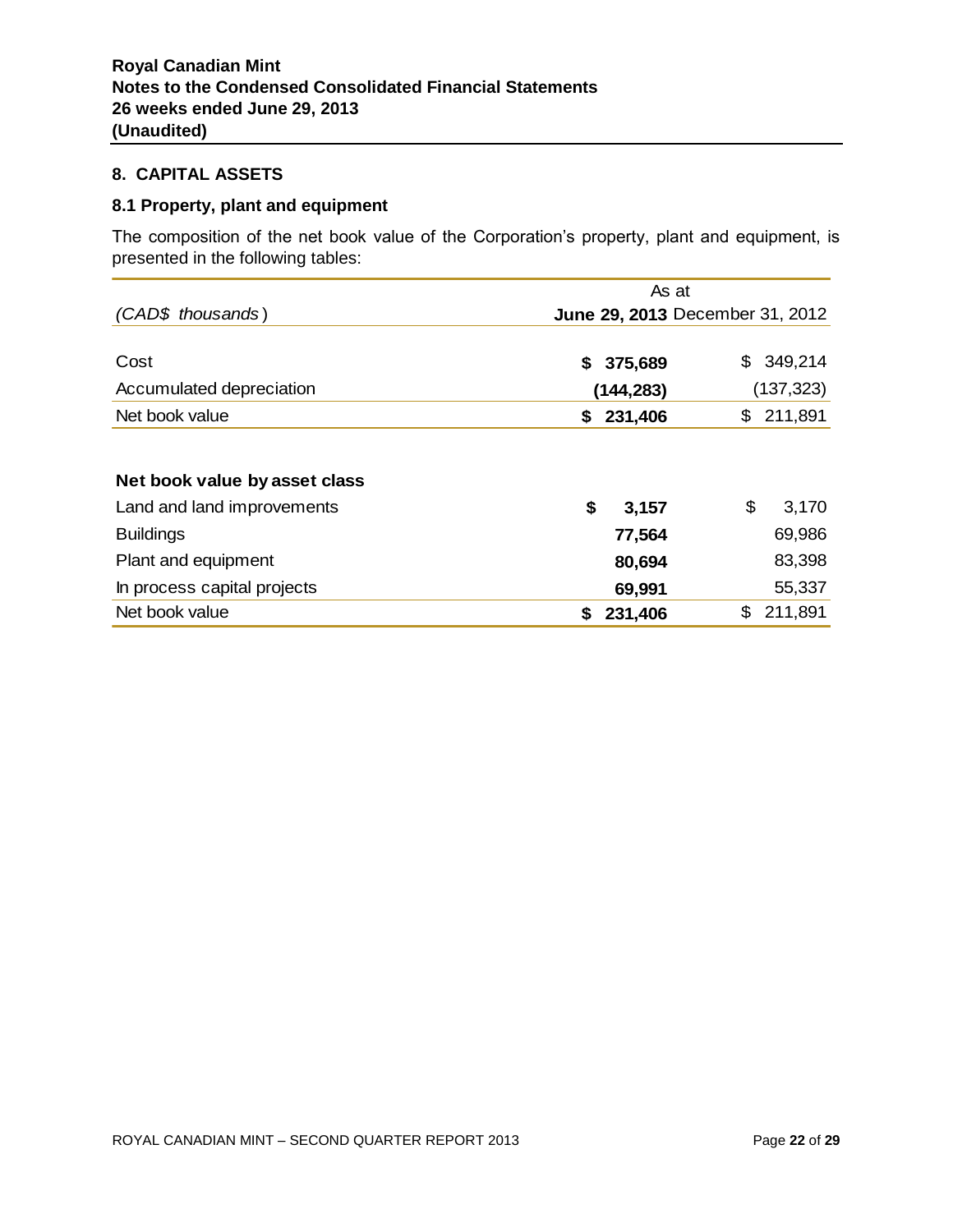# **Royal Canadian Mint Notes to the Condensed Consolidated Financial Statements 26 weeks ended June 29, 2013 (Unaudited)**

Reconciliation of the opening and closing balances of property, plant and equipment for June 29, 2013:

|                                 |                      |                  |                  | <b>Capital</b> |               |
|---------------------------------|----------------------|------------------|------------------|----------------|---------------|
|                                 | <b>Land and land</b> |                  | <b>Plant and</b> | projects in    |               |
| (CAD\$ thousands)               | improvements         | <b>Buildings</b> | equipment        | process        | <b>Total</b>  |
| Cost                            |                      |                  |                  |                |               |
| Balance at December 31, 2011    | \$<br>4,094          | \$<br>70,660     | \$<br>195,639    | \$<br>17,052   | \$<br>287,445 |
| Additions                       |                      | 3,454            | 10,100           | 51,283         | 64,837        |
| <b>Transfers</b>                |                      | 4,094            | 8,904            | (12,998)       |               |
| <b>Disposals</b>                |                      | (84)             | (2,984)          |                | (3,068)       |
| Balance at December 31, 2012    | 4,094                | 78,124           | 211,659          | 55,337         | 349,214       |
| <b>Additions</b>                |                      | 2,637            | 989              | 22,849         | 26,475        |
| <b>Transfers</b>                |                      | 6,601            | 1,594            | (8, 195)       |               |
| Balance at June 29, 2013        | \$<br>4,094          | \$<br>87,362     | \$<br>214,242    | \$<br>69,991   | \$<br>375,689 |
|                                 |                      |                  |                  |                |               |
| <b>Accumulated depreciation</b> |                      |                  |                  |                |               |
| Balance at December 31, 2011    | \$<br>903            | \$<br>5,221      | \$<br>119,857    |                | \$<br>125,981 |
| Depreciation                    | 21                   | 2,917            | 10,407           |                | 13,345        |
| <b>Disposals</b>                |                      |                  | (2,003)          |                | (2,003)       |
| Balance at December 31, 2012    | 924                  | 8,138            | 128,261          |                | 137,323       |
| <b>Depreciation</b>             | 13                   | 1,660            | 5,287            | ٠              | 6,960         |
| Balance at June 29, 2013        | \$<br>937            | \$<br>9,798      | \$<br>133,548    | $\blacksquare$ | \$<br>144,283 |
| Net book value at June 29, 2013 | \$<br>3,157          | \$<br>77,564     | \$<br>80,694     | \$<br>69,991   | \$<br>231,406 |

No indicators of impairment were found for property, plant and equipment as at June 29, 2013. No asset is pledged as security for borrowings as at June 29, 2013.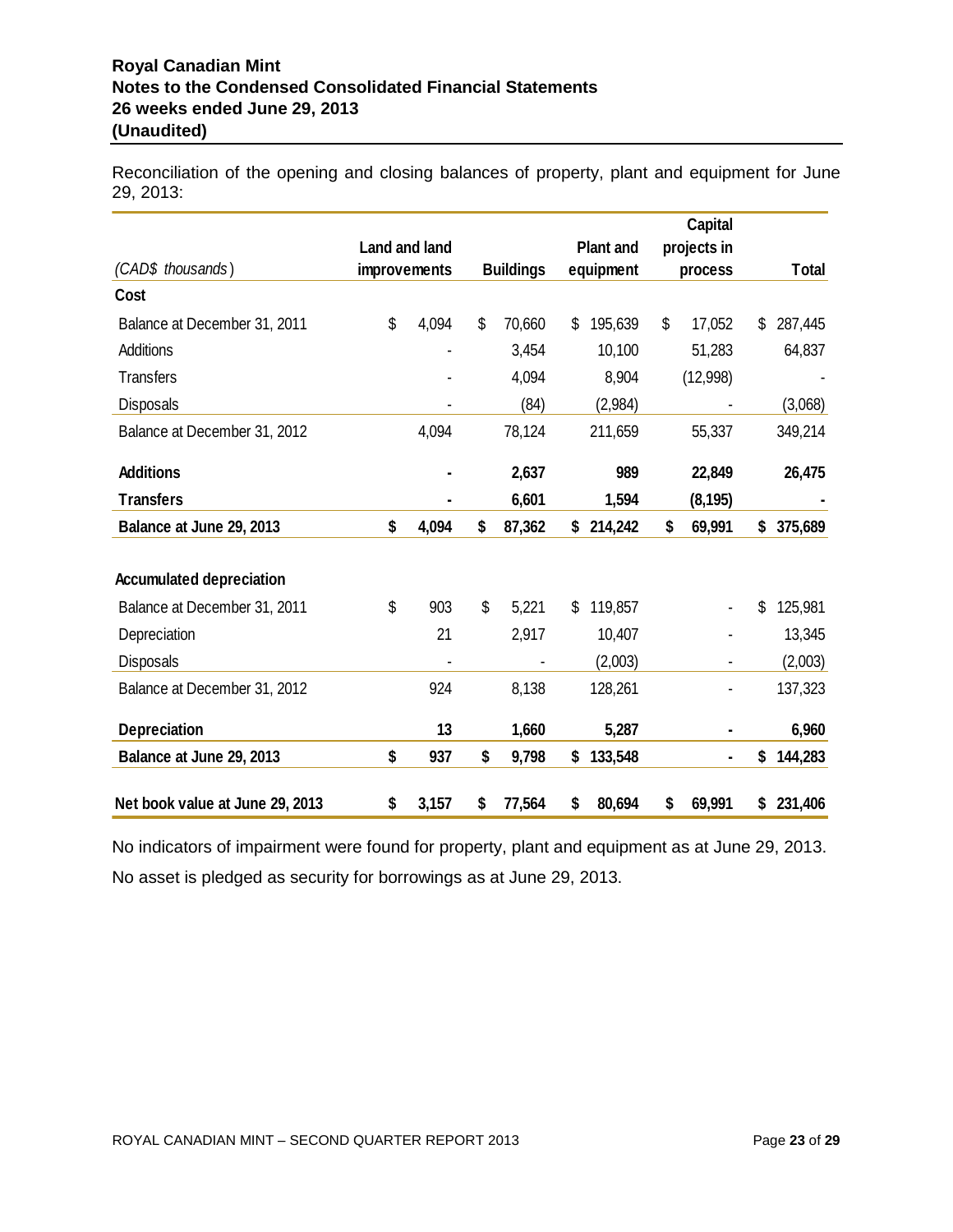#### **8.2 Intangible assets**

The Corporation's intangible assets contain mainly software for internal use or for providing services to customers.

Reconciliation of the opening and closing balances of intangibles for June 29, 2013:

|                                     |                 | <b>Capital</b> |              |
|-------------------------------------|-----------------|----------------|--------------|
| (CAD\$ thousands)                   |                 | projects in    |              |
|                                     | <b>Software</b> | process        | <b>Total</b> |
| Cost                                |                 |                |              |
| Balance at December 31, 2011        | \$<br>21,017    | \$<br>3,150    | \$<br>24,167 |
| Additions                           | 267             | 6,397          | 6,664        |
| <b>Transfers</b>                    | 202             | (202)          |              |
| Balance at December 31, 2012        | 21,486          | 9,345          | 30,831       |
| <b>Additions</b>                    | 979             | 1,841          | 2,820        |
| <b>Transfers</b>                    | 1,902           | (1,902)        |              |
| Balance at June 29, 2013            | \$<br>24,367    | \$<br>9,284    | \$<br>33,651 |
|                                     |                 |                |              |
| <b>Accumulated amortization</b>     |                 |                |              |
| Balance at December 31, 2011        | \$<br>16,653    |                | \$<br>16,653 |
| Depreciation                        | 2,293           |                | 2,293        |
| Balance at December 31, 2012        | 18,946          |                | 18,946       |
| Amortization                        | 863             |                | 863          |
| Balance at June 29, 2013            | \$<br>19,809    |                | \$<br>19,809 |
| Net book value at June 29, 2013     | \$<br>4,558     | \$<br>9,284    | \$<br>13,842 |
| Net book value at December 31, 2012 | \$<br>2,540     | \$<br>9,345    | \$<br>11,885 |

No indicators of impairment were found for intangible assets as at June 29, 2013.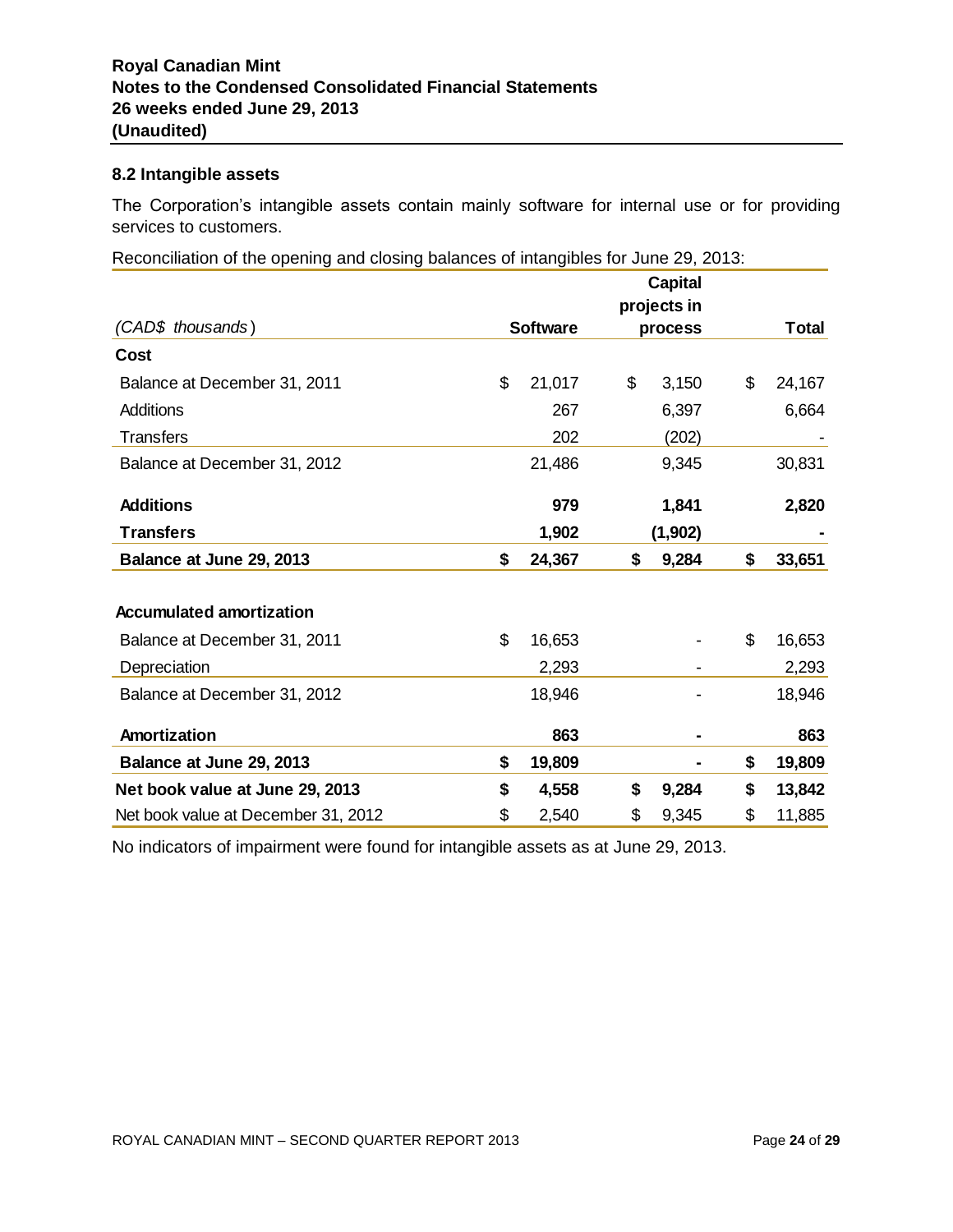#### **9. EMPLOYEE BENEFITS**

#### **9.1 Pension benefits**

Substantially all of the employees of the Corporation are covered by the Public Service Pension plan (the "Plan"), a contributory defined benefit plan established through legislation and sponsored by the Government of Canada. Contributions are required by both the employees and the Corporation. The President of the Treasury Board of Canada sets the required employer contributions based on a multiple of the employees' required contribution. Total contributions of \$5.2 million were recognized as an expense in the 26 weeks ended June 29, 2013 (26 weeks ended June 30, 2012 - \$6.3 million).

#### **9.2 Other post-employment benefits**

The Corporation provides severance benefits to its employees and also provides supplementary retirement benefits including post-retirement benefits and post retirement insurance benefits to certain employees. The benefits are accrued as the employees render the services necessary to earn them. These benefits plans are unfunded and thus have no assets, resulting in a plan deficit equal to the accrued benefit obligation.

There were no settlement losses recognized in the 26 weeks ended June 29, 2013 or June 30, 2012. There were no past service costs or curtailments in the 26 weeks ended June 29, 2013 or June 30, 2012.

#### **9.3 Other long-term employee benefits**

The Corporation's other long-term benefits include benefits for employees in receipt of long-term disability benefits, sick leave and special leave benefits and worker's compensation benefits. These benefits plans are unfunded and thus have no assets, resulting in a plan deficit equal to the accrued benefit obligation.

#### **10. REVENUE**

|                                        | 13 weeks ended |               |               | 26 weeks ended |
|----------------------------------------|----------------|---------------|---------------|----------------|
| (CAD\$ thousands)                      | June 29, 2013  | June 30, 2012 | June 29, 2013 | June 30, 2012  |
| Revenue from the sale of goods         | \$1,046,358    | \$538,292     | \$1,906,307   | \$1,076,952    |
| Revenue from the rendering of services | 3,888          | 3.624         | 7.496         | 7.657          |
| <b>Total Revenue</b>                   | \$1,050,246    | \$541,916     | \$1,913,803   | 1,084,609      |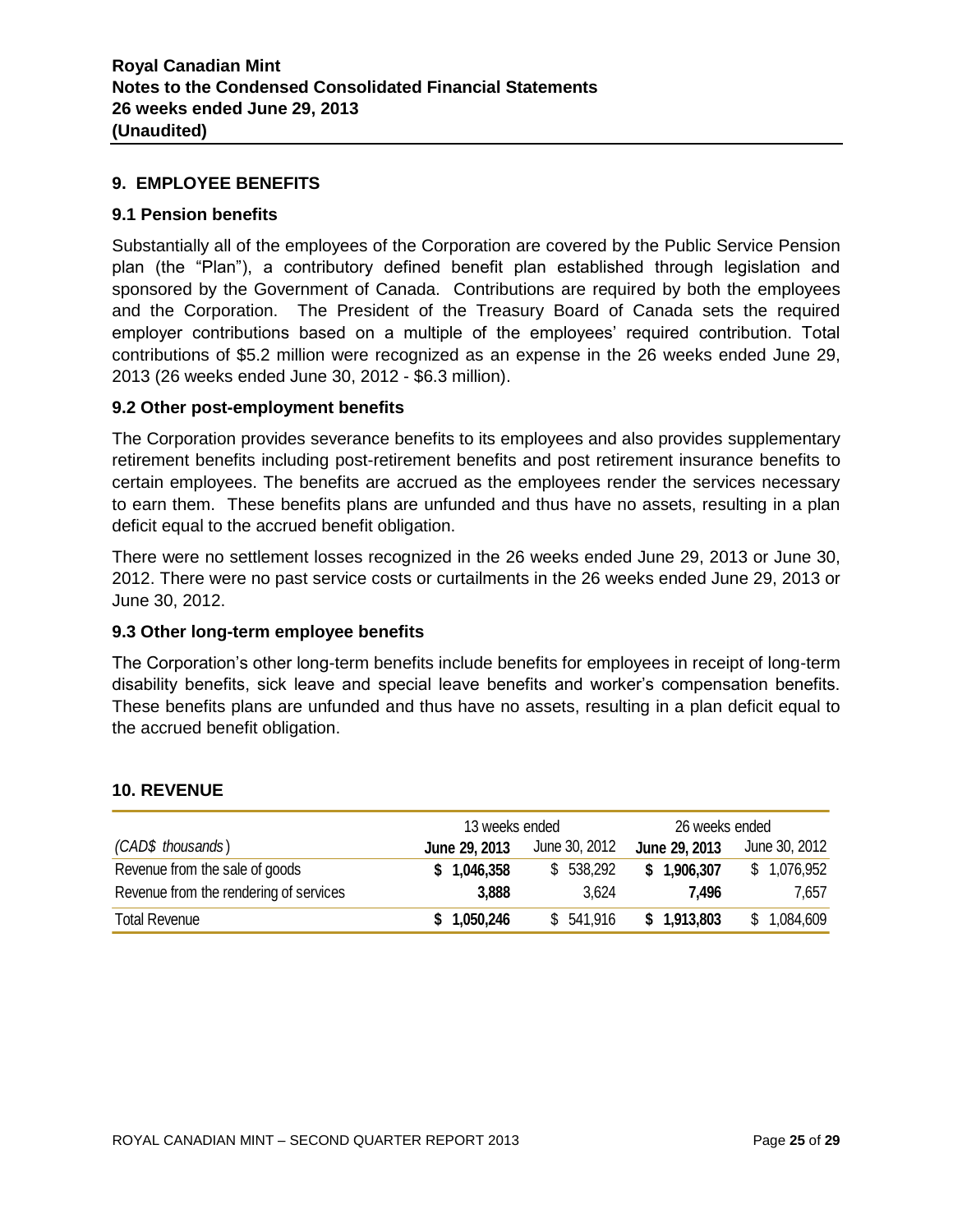# **11. DEPRECIATION AND AMORTIZATION EXPENSES**

|                                               | 13 weeks ended |               |  | 26 weeks ended |  |               |  |               |
|-----------------------------------------------|----------------|---------------|--|----------------|--|---------------|--|---------------|
| (CAD\$ thousands)                             |                | June 29, 2013 |  | June 30, 2012  |  | June 29, 2013 |  | June 30, 2012 |
| Depreciation of property, plant and equipment |                | 3.448         |  | 3,341          |  | 6.960         |  | 6,508         |
| Amortization of intangible assets             |                | 451           |  | 850            |  | 863           |  | 1,566         |
| Total depreciation and amortization expenses  |                | 3,899         |  | 4.191          |  | 7,823         |  | 8,074         |

Depreciation and amortization expenses were allocated to other operating expenses as follows:

|                                              | 13 weeks ended |               |  | 26 weeks ended |  |               |  |               |
|----------------------------------------------|----------------|---------------|--|----------------|--|---------------|--|---------------|
| (CAD\$ thousands)                            |                | June 29, 2013 |  | June 30, 2012  |  | June 29, 2013 |  | June 30, 2012 |
| Cost of goods sold                           |                | 2,858         |  | 2,836          |  | 5,707         |  | 5,532         |
| Marketing and Sales expenses                 |                | 416           |  | 542            |  | 846           |  | 1,017         |
| Administration expenses                      |                | 625           |  | 813            |  | 1,270         |  | 1,525         |
| Total depreciation and amortization expenses |                | 3,899         |  | 4,191          |  | 7,823         |  | 8,074         |

# **12. SCIENTIFIC RESEARCH AND EXPERIMENTAL DEVELOPMENT EXPENSES, NET**

|                                            | 13 weeks ended |                |  | 26 weeks ended |  |               |  |               |
|--------------------------------------------|----------------|----------------|--|----------------|--|---------------|--|---------------|
| (CAD\$ thousands)                          |                | June 29, 2013  |  | June 30, 2012  |  | June 29, 2013 |  | June 30, 2012 |
| Research and development expenses          |                | 2.055          |  | 2,016          |  | 3.974         |  | 3,873         |
| Scientific research and development credit |                | $\blacksquare$ |  | (716)          |  | (375)         |  | (866)         |
| Research and development expenses, net     |                | 2,055          |  | 1,300          |  | 3,599         |  | 3,007         |

The net expenses of research and development are included in the administration expenses in the condensed consolidated statement of comprehensive income.

# **13. RELATED PARTY TRANSACTIONS**

The Corporation is related in terms of common ownership to all Government of Canada owned entities. The Corporation enters into transactions with these entities in the normal course of business, under the same terms and conditions that apply to unrelated parties. In accordance with disclosure exemption regarding "government related entities", the Corporation is exempt from certain disclosure requirements of IAS 24 relating to its transactions and outstanding balances with:

- a government that has control, joint control or significant influence over the reporting entity; and
- another entity that is a related party because the same government has control, joint control or significant influence over both the reporting entity and the other entity.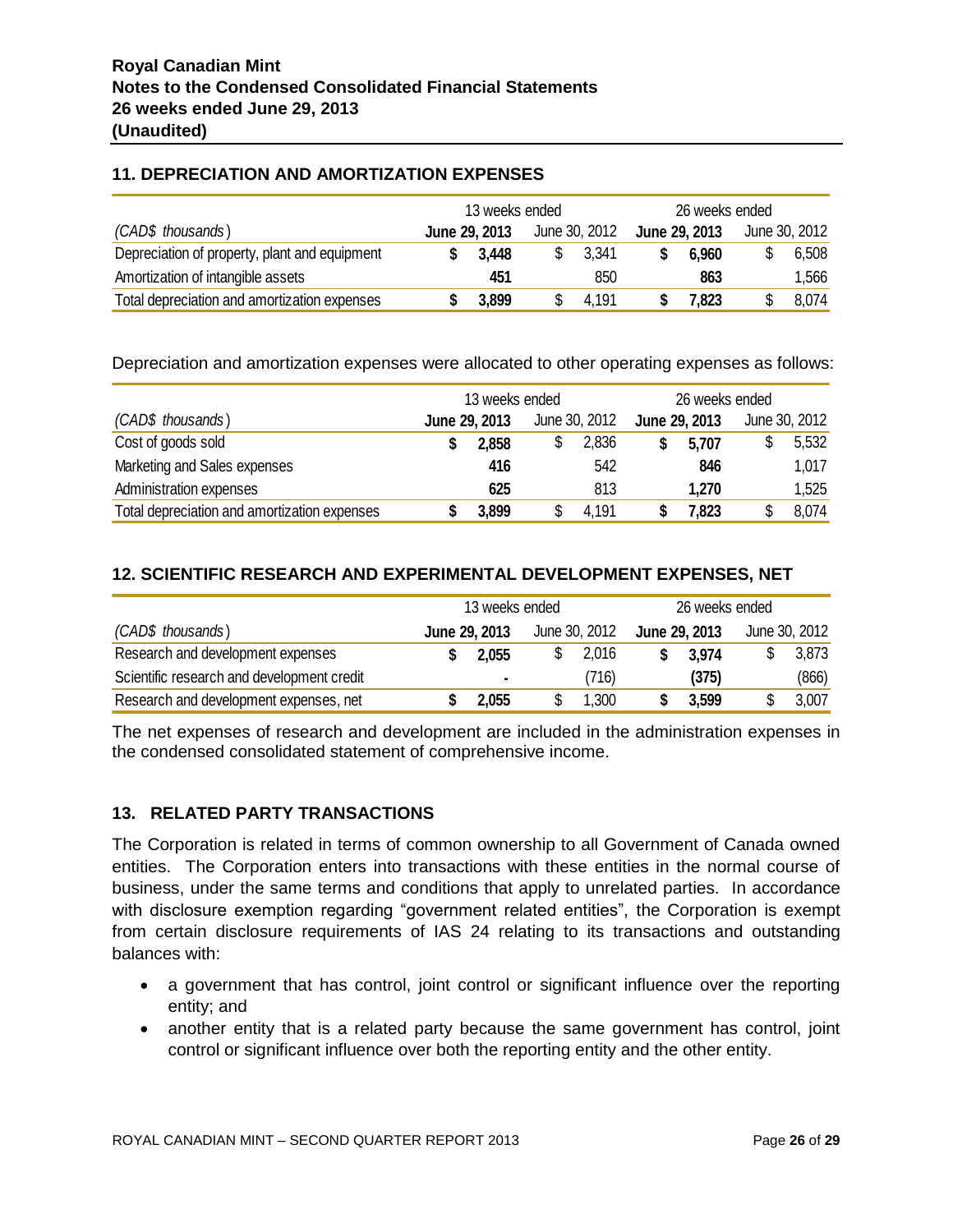Based on this exemption, as the Corporation has not entered into any transactions with these related parties which are considered to be individually or collectively significant, the Corporation has not disclosed any details of its transactions with:

- The Government of Canada, and departments thereof
- All federal Crown corporations

Transactions with the Department of Finance ("DOF") related to the production, management and delivery of Canadian circulation coins are negotiated and measured at fair value under a three year Memorandum of Understanding, where pricing is agreed annually in the normal course of operations.

The revenues related to the transactions with Department of Finance are as follows:

|                   | 13 weeks ended<br>26 weeks ended                                      |          |              |         |  |
|-------------------|-----------------------------------------------------------------------|----------|--------------|---------|--|
| (CAD\$ thousands) | <b>June 29, 2013</b> June 30, 2012 <b>June 29, 2013</b> June 30, 2012 |          |              |         |  |
| Revenue from DOF  | \$25,776                                                              | \$25,277 | 48.186<br>S. | \$5,159 |  |

Due to the retrospective application of IAS 16 at the date of transition to IFRS on January  $1<sup>st</sup>$ , 2010, depreciation expenses that had been charged under Canadian GAAP to the Department of Finance at a rate in excess of actual depreciation expenses incurred under IAS 16 were adjusted by the amount of \$8.2 million at that time. This amount was included in accounts payable and accrued liabilities on the condensed consolidated statement of financial position since it could be reimbursable on demand to DOF. Starting in 2011, the Corporation has been reducing the billing to the Department of Finance by \$0.5 million and the remainder of \$7.2 million (December 31, 2012 - \$7.2 million) will be deducted in future billings over the next 14 years.

# **14. COMMITMENTS, CONTINGENCIES AND GUARANTEES**

# **14.1 Precious metal leases**

In order to facilitate the production of precious metal coins and manage the risks associated with changes in metal prices, the Corporation may enter into firm fixed price purchase commitments, as well as precious metals leases. As at June 29, 2013, the Corporation had outstanding precious metal purchase commitments of \$77.3 million (December 31, 2012 – \$63.8 million). At the end of the period, the Corporation had entered into precious metal leases as follows:

|          | As at         |                   |  |  |  |
|----------|---------------|-------------------|--|--|--|
| Ounces   | June 29, 2013 | December 31, 2012 |  |  |  |
| Gold     | 147,373       | 6,000             |  |  |  |
| Silver   | 2,797,540     | 2,540,498         |  |  |  |
| Platinum | 17,643        | 5,751             |  |  |  |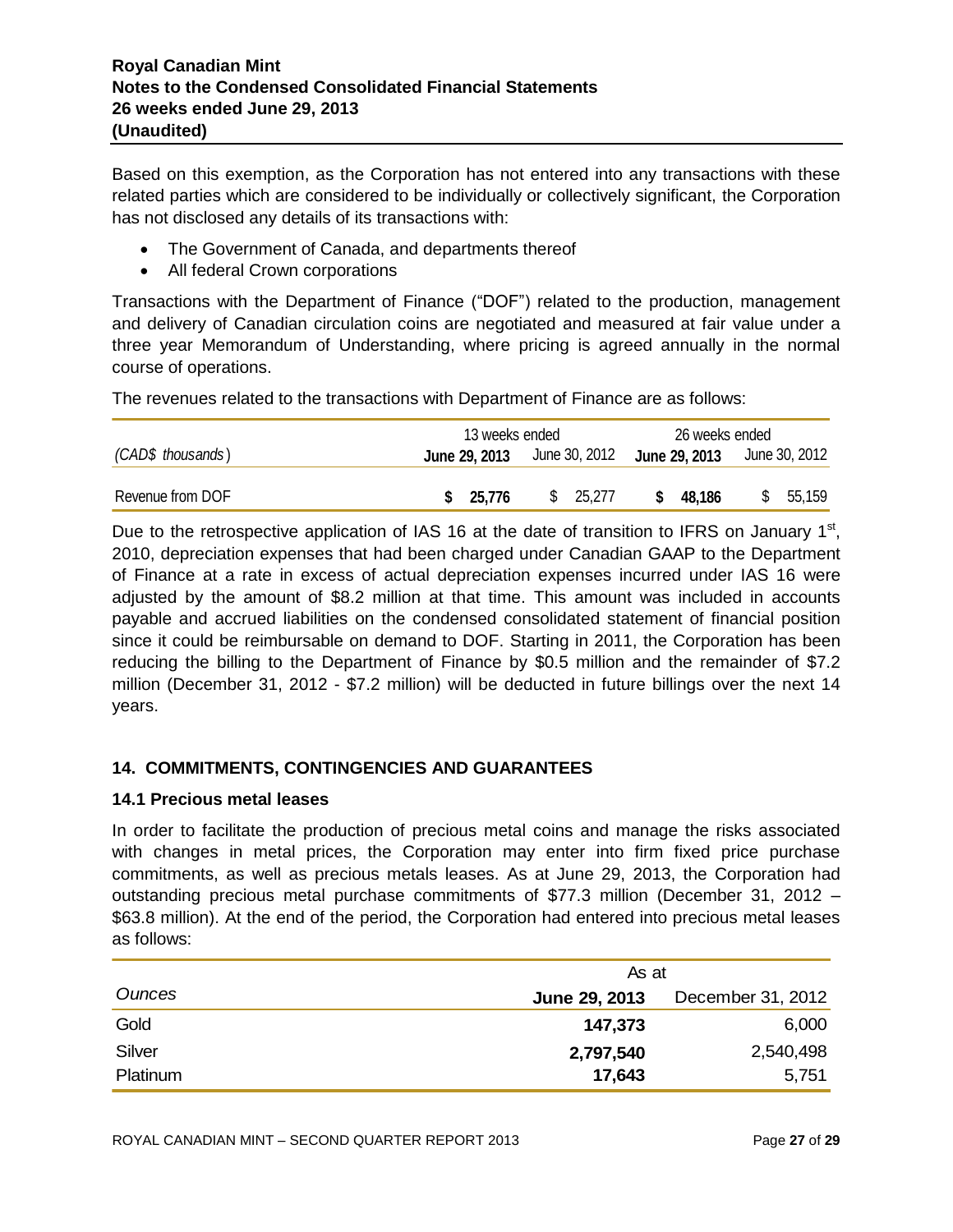# **Royal Canadian Mint Notes to the Condensed Consolidated Financial Statements 26 weeks ended June 29, 2013 (Unaudited)**

The fees for these leases are based on market value. The precious metal lease payment expensed for the 26 weeks ended June 29, 2013 is \$1.5 million (26 weeks ended June 30, 2012 - \$1.6 million). The value of the metals under these leases has not been reflected in the Corporation's condensed consolidated financial statements since the Corporation intends to settle these commitments through receipt or delivery of the underlying metal.

# **14.2 Base metal commitments**

In order to facilitate the production of circulation and non-circulation coins (for Canada and other countries) and manage the risks associated with changes in metal prices, the Corporation may enter into firm fixed price purchase commitments. As at June 29, 2013, the Corporation had \$55.5 million (December 31, 2012 - \$22.2 million) in purchase commitments outstanding.

#### **14.3 Trade finance bonds and bank guarantees**

The Corporation has various outstanding bank guarantees and trade finance bonds associated with the production of foreign circulation coin contracts. These were issued in the normal course of business. The guarantees and bonds are delivered under standby facilities available to the Corporation through various financial institutions. Performance guarantees generally have a term up to one year depending on the applicable contract, while warranty guarantees can last up to five years. Bid bonds generally have a term of less than three months, depending on the length of the bid period for the applicable contract. The various contracts to which these guarantees or bid bonds apply generally have terms ranging from one to two years. Any potential payments which might become due under these commitments would relate to the Corporation's non-performance under the applicable contract. The Corporation does not anticipate any material payments will be required in the future. As of June 29, 2013, under the guarantees and bid bonds, the maximum potential amount of future payments is \$14.8 million (December 31, 2012 - \$6.1 million).

#### **14.4 Other commitments and guarantees**

The Corporation may borrow money from the Consolidated Revenue Fund or any other source, subject to the approval of the Minister of Finance with respect to the time and terms and conditions. Since March 1999, following the enactment of changes to the *Royal Canadian Mint Act*, the aggregate of the amounts loaned to the Corporation and outstanding at any time shall not exceed \$75 million. For the 26 weeks ended June 29, 2013, approved short-term borrowings for working capital within this limit were not to exceed \$25.0 million (26 weeks ended June 30, 2012 - \$25.0 million).

To support such short-term borrowings as may be required from time to time, the Corporation has various commercial borrowing lines of credit, made available to it by Canadian financial institutions. These lines are unsecured and provide for borrowings up to 364 days in term based on negotiated rates. No amounts were borrowed under these lines of credit as at June 29, 2013 or June 30, 2012.

The Corporation has committed as at June 29, 2013 to spend approximately \$7.3 million (December 31, 2012 - \$26.2 million) on capital projects.